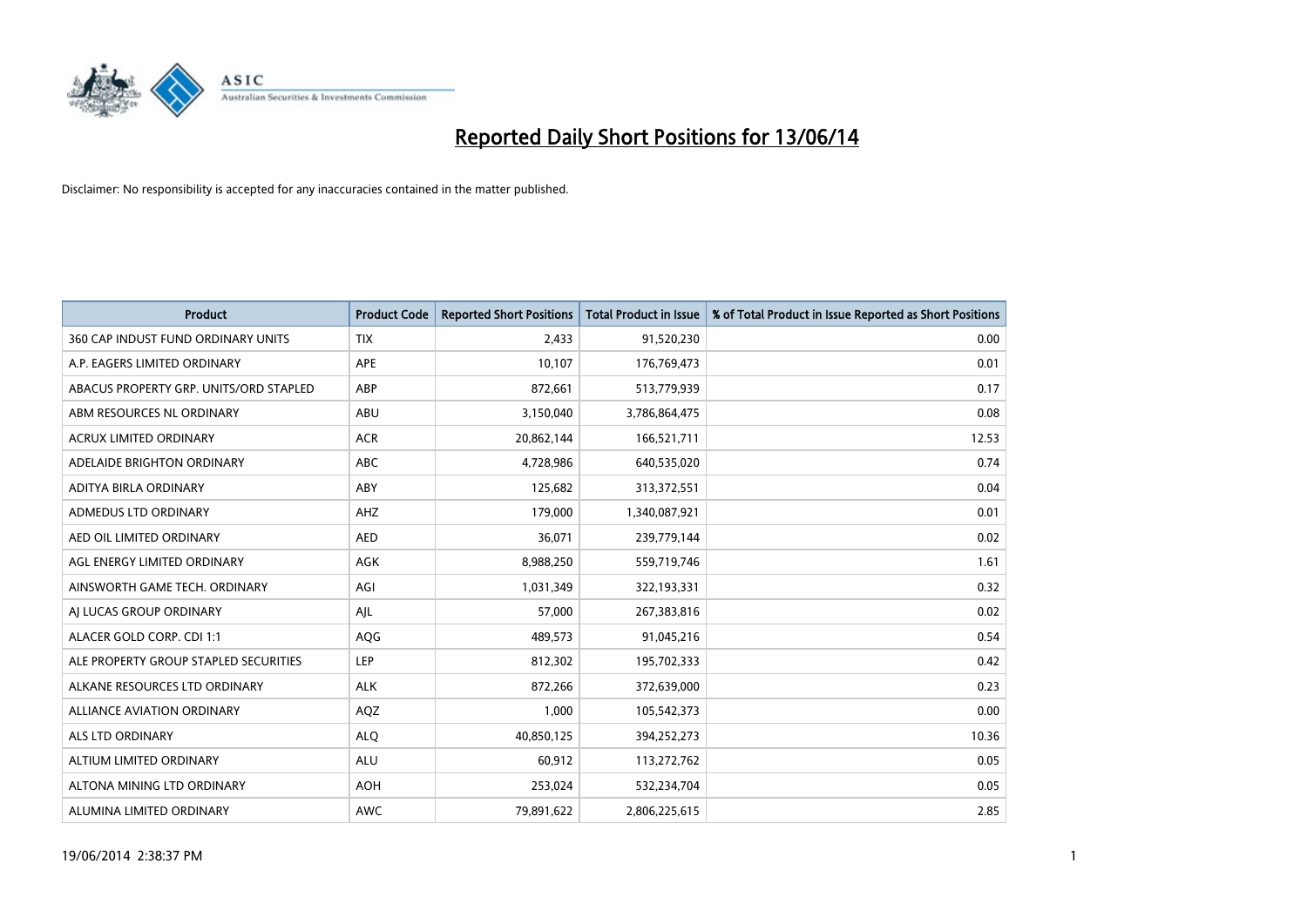

| <b>Product</b>                          | <b>Product Code</b> | <b>Reported Short Positions</b> | <b>Total Product in Issue</b> | % of Total Product in Issue Reported as Short Positions |
|-----------------------------------------|---------------------|---------------------------------|-------------------------------|---------------------------------------------------------|
| AMALGAMATED HOLDINGS ORDINARY           | AHD                 | 1,469                           | 157,859,301                   | 0.00                                                    |
| AMCOM TELECOMM. ORDINARY                | AMM                 | 2,240,952                       | 245,322,894                   | 0.91                                                    |
| AMCOR LIMITED ORDINARY                  | AMC                 | 6,873,639                       | 1,206,684,923                 | 0.57                                                    |
| AMP CAPITAL CHINA ORDINARY UNITS        | AGF                 | 2,413,808                       | 374,593,484                   | 0.64                                                    |
| AMP LIMITED ORDINARY                    | AMP                 | 39,910,930                      | 2,957,737,964                 | 1.35                                                    |
| ANSELL LIMITED ORDINARY                 | <b>ANN</b>          | 5,831,797                       | 152,937,881                   | 3.81                                                    |
| ANTARES ENERGY LTD ORDINARY             | AZZ                 | 445,639                         | 255,000,000                   | 0.17                                                    |
| ANZ BANKING GRP LTD ORDINARY            | ANZ                 | 12,764,709                      | 2,744,135,231                 | 0.47                                                    |
| APA GROUP STAPLED SECURITIES            | <b>APA</b>          | 19,686,580                      | 835,750,807                   | 2.36                                                    |
| APN NEWS & MEDIA ORDINARY               | <b>APN</b>          | 4,174,223                       | 1,029,041,356                 | 0.41                                                    |
| AQUARIUS PLATINUM. ORDINARY             | <b>AOP</b>          | 2,909,559                       | 1,464,310,359                 | 0.20                                                    |
| AQUILA RESOURCES ORDINARY               | <b>AQA</b>          | 3,888,805                       | 411,804,442                   | 0.94                                                    |
| ARAFURA RESOURCE LTD ORDINARY           | ARU                 | $\overline{2}$                  | 441,270,644                   | 0.00                                                    |
| ARB CORPORATION ORDINARY                | ARP                 | 1,953,196                       | 72,493,302                    | 2.69                                                    |
| ARDENT LEISURE GROUP STAPLED SECURITIES | AAD                 | 6,221,373                       | 405,055,708                   | 1.54                                                    |
| ARENA REIT. ORDINARY UNITS              | <b>ARF</b>          | 7,000                           | 211,495,653                   | 0.00                                                    |
| ARISTOCRAT LEISURE ORDINARY             | ALL                 | 7,411,952                       | 551,418,047                   | 1.34                                                    |
| ARRIUM LTD ORDINARY                     | ARI                 | 18,694,615                      | 1,366,183,142                 | 1.37                                                    |
| ASCIANO LIMITED ORDINARY                | <b>AIO</b>          | 10,063,589                      | 975,385,664                   | 1.03                                                    |
| ASG GROUP LIMITED ORDINARY              | ASZ                 | 568,838                         | 206,720,839                   | 0.28                                                    |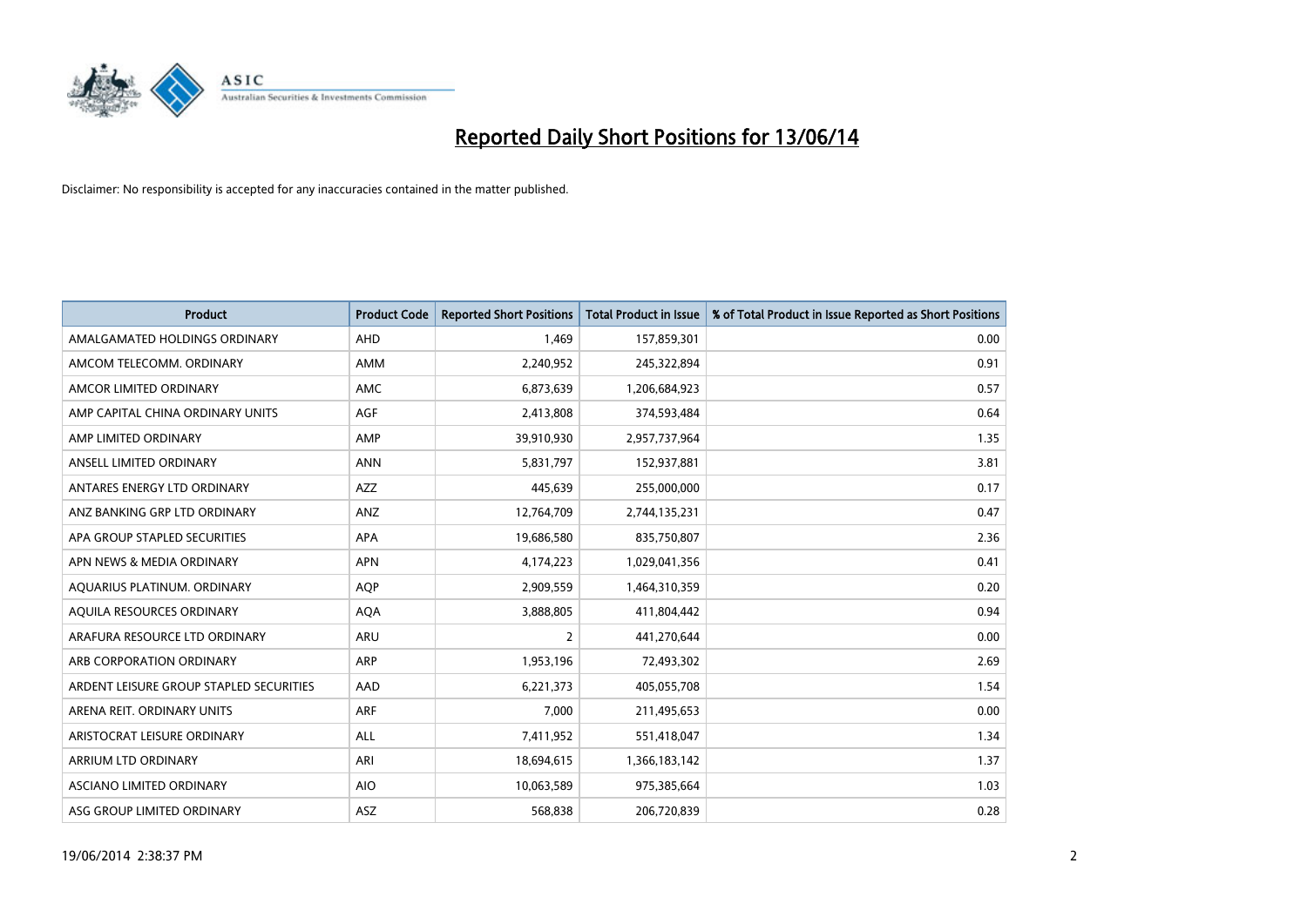

| <b>Product</b>                            | <b>Product Code</b> | <b>Reported Short Positions</b> | <b>Total Product in Issue</b> | % of Total Product in Issue Reported as Short Positions |
|-------------------------------------------|---------------------|---------------------------------|-------------------------------|---------------------------------------------------------|
| ASPEN GROUP ORD/UNITS STAPLED             | <b>APZ</b>          | 17,943                          | 119,948,774                   | 0.01                                                    |
| ASTRO JAP PROP GROUP STAPLED US PROHIBIT. | AJA                 | 26,182                          | 67,211,752                    | 0.04                                                    |
| <b>ASX LIMITED ORDINARY</b>               | <b>ASX</b>          | 5,322,424                       | 193,595,162                   | 2.75                                                    |
| ATLAS IRON LIMITED ORDINARY               | <b>AGO</b>          | 86,742,442                      | 915,496,158                   | 9.47                                                    |
| ATRUM COAL NL ORDINARY                    | <b>ATU</b>          | 340,923                         | 76,305,842                    | 0.45                                                    |
| AUCKLAND INTERNATION ORDINARY             | AIA                 | 2,669                           | 1,190,484,097                 | 0.00                                                    |
| AURIZON HOLDINGS LTD ORDINARY             | AZJ                 | 33,323,951                      | 2,137,284,503                 | 1.56                                                    |
| <b>AURORA OIL &amp; GAS ORDINARY</b>      | <b>AUT</b>          | 15,477                          | 448,785,778                   | 0.00                                                    |
| AUSDRILL LIMITED ORDINARY                 | ASL                 | 27,548,906                      | 312,277,224                   | 8.82                                                    |
| AUSENCO LIMITED ORDINARY                  | AAX                 | 3,731,739                       | 168,449,799                   | 2.22                                                    |
| AUSTAL LIMITED ORDINARY                   | ASB                 | 209,941                         | 346,379,377                   | 0.06                                                    |
| AUSTBROKERS HOLDINGS ORDINARY             | <b>AUB</b>          | 38,361                          | 59,955,596                    | 0.06                                                    |
| AUSTIN ENGINEERING ORDINARY               | <b>ANG</b>          | 1,194,761                       | 84,274,004                    | 1.42                                                    |
| AUSTRALAND PROPERTY STAPLED SECURITY      | <b>ALZ</b>          | 622,103                         | 578,984,528                   | 0.11                                                    |
| AUSTRALIAN AGRICULT, ORDINARY             | AAC                 | 3,580,647                       | 532,474,721                   | 0.67                                                    |
| AUSTRALIAN EDUCATION UNITS                | <b>AEU</b>          | 4,528                           | 205,069,661                   | 0.00                                                    |
| AUSTRALIAN FOUNDAT. ORDINARY              | AFI                 | 100                             | 1,049,055,166                 | 0.00                                                    |
| AUSTRALIAN INFR LTD ORDINARY              | <b>AIX</b>          | 14,364                          | 620,733,944                   | 0.00                                                    |
| AUSTRALIAN PHARM, ORDINARY                | API                 | 10,783,355                      | 488,115,883                   | 2.21                                                    |
| AUTOMOTIVE HOLDINGS ORDINARY              | <b>AHE</b>          | 257,628                         | 306,437,941                   | 0.08                                                    |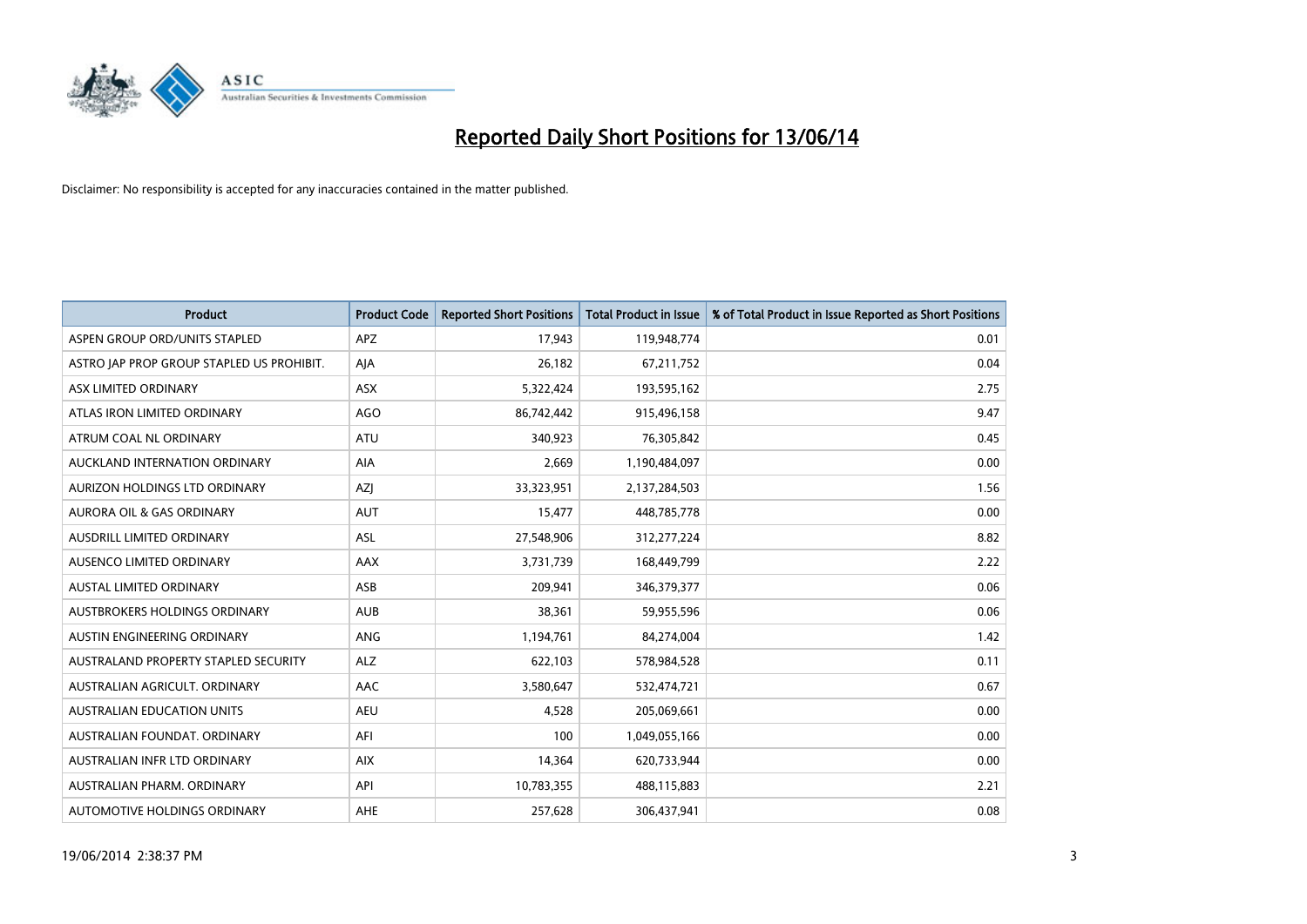

| <b>Product</b>                       | <b>Product Code</b> | <b>Reported Short Positions</b> | <b>Total Product in Issue</b> | % of Total Product in Issue Reported as Short Positions |
|--------------------------------------|---------------------|---------------------------------|-------------------------------|---------------------------------------------------------|
| AVEO GROUP STAPLED SECURITIES        | <b>AOG</b>          | 10,455,209                      | 500,111,460                   | 2.09                                                    |
| AWE LIMITED ORDINARY                 | AWE                 | 2,288,211                       | 522,696,385                   | 0.44                                                    |
| AZONTO PET LTD ORDINARY              | APY                 | $\mathbf{1}$                    | 1,158,625,100                 | 0.00                                                    |
| AZUMAH RESOURCES ORDINARY            | <b>AZM</b>          | $\mathbf{1}$                    | 356,189,096                   | 0.00                                                    |
| <b>BANDANNA ENERGY ORDINARY</b>      | <b>BND</b>          | 23,973,813                      | 528,481,199                   | 4.54                                                    |
| BANK OF QUEENSLAND. ORDINARY         | <b>BOO</b>          | 1,690,314                       | 362,516,534                   | 0.47                                                    |
| <b>BANNERMAN RESOURCES ORDINARY</b>  | <b>BMN</b>          | 150,086                         | 324,938,790                   | 0.05                                                    |
| <b>BASE RES LIMITED ORDINARY</b>     | <b>BSE</b>          | 5,517,119                       | 561,840,029                   | 0.98                                                    |
| BATHURST RES LTD. ORDINARY           | <b>BRL</b>          | 6,447,302                       | 944,931,961                   | 0.68                                                    |
| <b>BC IRON LIMITED ORDINARY</b>      | <b>BCI</b>          | 3,580,092                       | 124,028,630                   | 2.89                                                    |
| BEACH ENERGY LIMITED ORDINARY        | <b>BPT</b>          | 16,376,575                      | 1,291,666,518                 | 1.27                                                    |
| BEADELL RESOURCE LTD ORDINARY        | <b>BDR</b>          | 29,795,221                      | 792,057,280                   | 3.76                                                    |
| BEGA CHEESE LTD ORDINARY             | <b>BGA</b>          | 706,174                         | 152,245,802                   | 0.46                                                    |
| BENDIGO AND ADELAIDE ORDINARY        | <b>BEN</b>          | 11,571,934                      | 433,908,388                   | 2.67                                                    |
| BENTHAM IMF LTD ORDINARY             | <b>IMF</b>          | 4,335,124                       | 165,370,269                   | 2.62                                                    |
| BERKELEY RESOURCES ORDINARY          | <b>BKY</b>          | 222,877                         | 180,361,323                   | 0.12                                                    |
| BETASHARES ASX RES ETF UNITS         | <b>ORE</b>          | 517,432                         | 2,922,150                     | 17.71                                                   |
| <b>BHP BILLITON LIMITED ORDINARY</b> | <b>BHP</b>          | 9,470,562                       | 3,211,691,105                 | 0.29                                                    |
| <b>BIGAIR GROUP LIMITED ORDINARY</b> | <b>BGL</b>          | 45,160                          | 172,872,340                   | 0.03                                                    |
| <b>BILLABONG ORDINARY</b>            | <b>BBG</b>          | 14,273,856                      | 990,370,034                   | 1.44                                                    |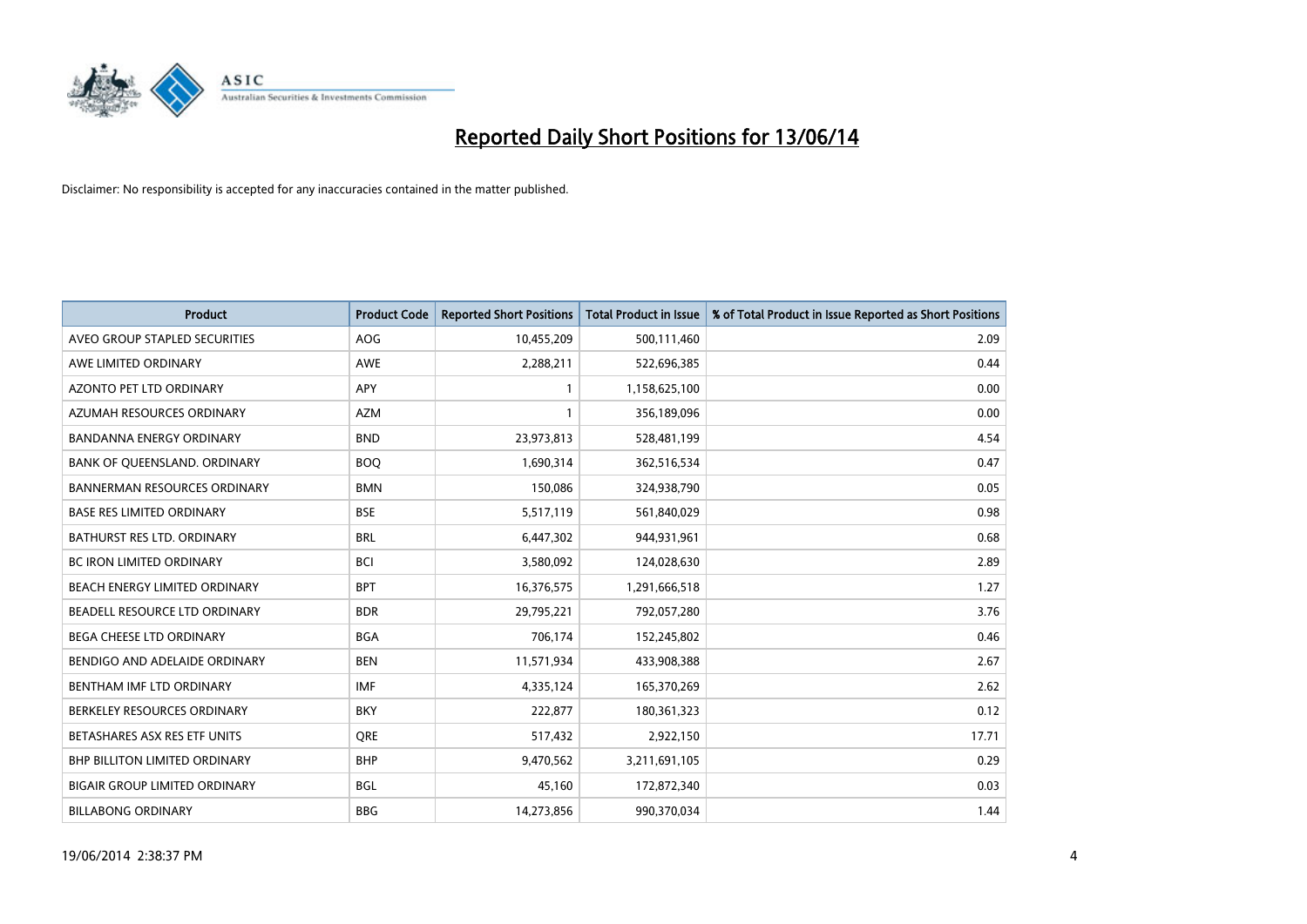

| <b>Product</b>                                | <b>Product Code</b> | <b>Reported Short Positions</b> | <b>Total Product in Issue</b> | % of Total Product in Issue Reported as Short Positions |
|-----------------------------------------------|---------------------|---------------------------------|-------------------------------|---------------------------------------------------------|
| <b>BIONOMICS LIMITED ORDINARY</b>             | <b>BNO</b>          | 97,670                          | 417,342,567                   | 0.02                                                    |
| <b>BLACKMORES LIMITED ORDINARY</b>            | BKL                 | 7,360                           | 17,113,392                    | 0.04                                                    |
| <b>BLACKTHORN RESOURCES ORD US PROHIBITED</b> | <b>BTR</b>          | 231,029                         | 164,285,950                   | 0.14                                                    |
| BLUESCOPE STEEL LTD ORDINARY                  | <b>BSL</b>          | 1,910,471                       | 558,848,896                   | 0.34                                                    |
| <b>BOART LONGYEAR ORDINARY</b>                | <b>BLY</b>          | 41,924,371                      | 461,163,412                   | 9.09                                                    |
| <b>BORAL LIMITED, ORDINARY</b>                | <b>BLD</b>          | 21,251,774                      | 782,736,249                   | 2.72                                                    |
| <b>BRADKEN LIMITED ORDINARY</b>               | <b>BKN</b>          | 12,856,953                      | 171,027,249                   | 7.52                                                    |
| <b>BRAMBLES LIMITED ORDINARY</b>              | <b>BXB</b>          | 1,798,232                       | 1,562,945,947                 | 0.12                                                    |
| <b>BREVILLE GROUP LTD ORDINARY</b>            | <b>BRG</b>          | 2,561,787                       | 130,095,322                   | 1.97                                                    |
| <b>BRICKWORKS LIMITED ORDINARY</b>            | <b>BKW</b>          | 68,284                          | 148,038,996                   | 0.05                                                    |
| <b>BROCKMAN MINING LTD ORDINARY</b>           | <b>BCK</b>          | 36                              | 8,381,982,131                 | 0.00                                                    |
| BT INVESTMENT MNGMNT ORDINARY                 | <b>BTT</b>          | 130,038                         | 282,727,073                   | 0.05                                                    |
| <b>BURU ENERGY ORDINARY</b>                   | <b>BRU</b>          | 16,942,494                      | 298,505,530                   | 5.68                                                    |
| <b>BWP TRUST ORDINARY UNITS</b>               | <b>BWP</b>          | 8,447,020                       | 634,395,195                   | 1.33                                                    |
| <b>CABCHARGE AUSTRALIA ORDINARY</b>           | CAB                 | 9,502,943                       | 120,430,683                   | 7.89                                                    |
| CALIBRE GROUP LTD ORDINARY                    | <b>CGH</b>          | 2,293                           | 333,200,148                   | 0.00                                                    |
| CALTEX AUSTRALIA ORDINARY                     | <b>CTX</b>          | 1,589,870                       | 270,000,000                   | 0.59                                                    |
| CAPE LAMBERT RES LTD ORDINARY                 | <b>CFE</b>          | 7,370                           | 635,727,857                   | 0.00                                                    |
| <b>CAPITOL HEALTH ORDINARY</b>                | CAI                 | 218,961                         | 431,180,115                   | 0.05                                                    |
| <b>CARDNO LIMITED ORDINARY</b>                | CDD                 | 6,789,304                       | 162,627,638                   | 4.17                                                    |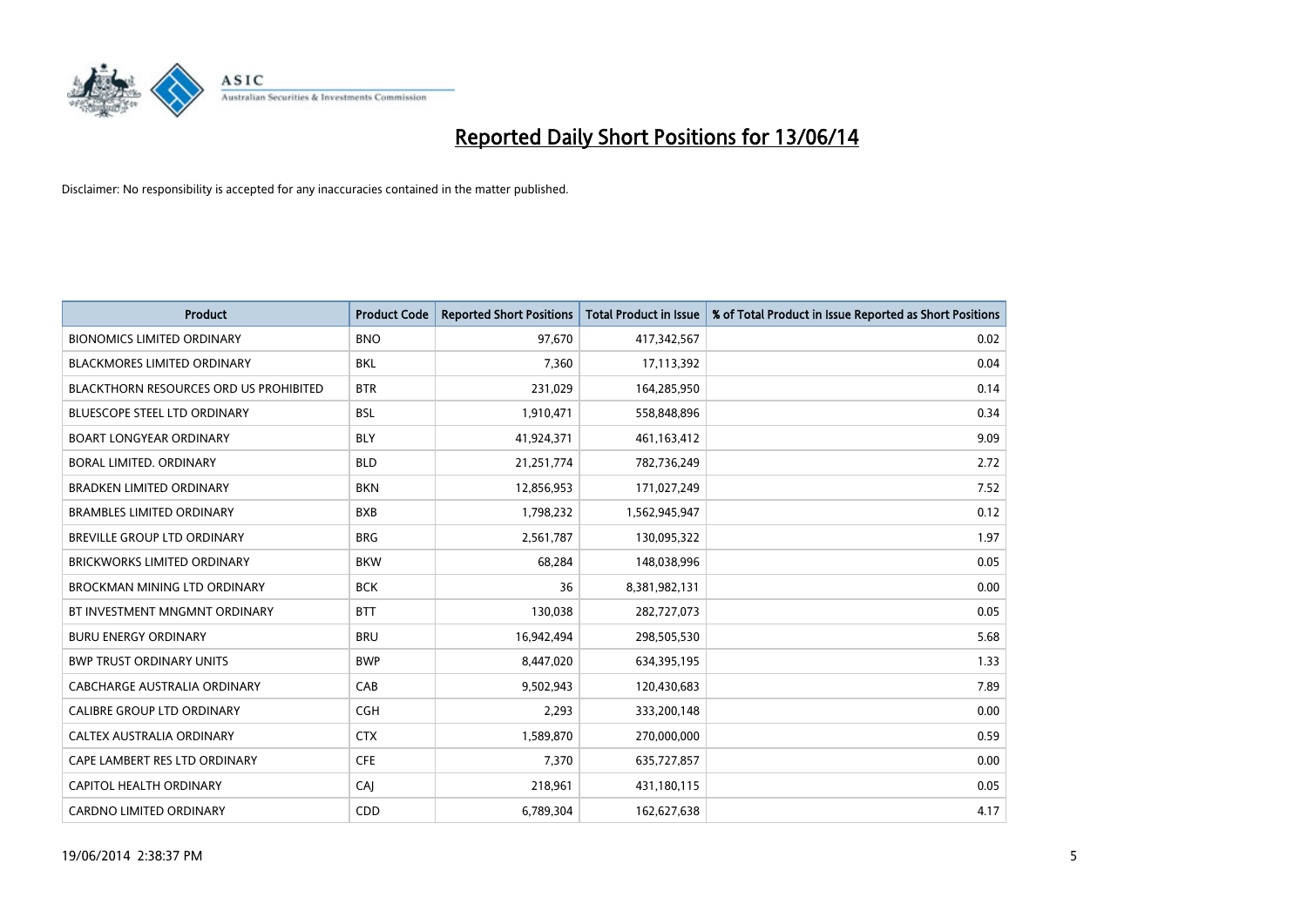

| Product                                 | <b>Product Code</b> | <b>Reported Short Positions</b> | <b>Total Product in Issue</b> | % of Total Product in Issue Reported as Short Positions |
|-----------------------------------------|---------------------|---------------------------------|-------------------------------|---------------------------------------------------------|
| CARINDALE PROPERTY UNIT                 | <b>CDP</b>          | 2,094                           | 70,000,000                    | 0.00                                                    |
| CARNARVON PETROLEUM ORDINARY            | <b>CVN</b>          | 164,611                         | 987,176,977                   | 0.02                                                    |
| CARSALES.COM LTD ORDINARY               | <b>CRZ</b>          | 6,882,909                       | 237,828,965                   | 2.89                                                    |
| CASH CONVERTERS ORDINARY                | CCV                 | 11,013,810                      | 428,886,124                   | 2.57                                                    |
| CEDAR WOODS PROP. ORDINARY              | <b>CWP</b>          | 175,455                         | 77,595,785                    | 0.23                                                    |
| CENTRAL PETROLEUM ORDINARY              | <b>CTP</b>          | 1,338,390                       | 348,718,957                   | 0.38                                                    |
| <b>CERAMIC FUEL CELLS ORDINARY</b>      | <b>CFU</b>          | 4,058                           | 2,478,608,474                 | 0.00                                                    |
| CFS RETAIL TRUST GRP STAPLED SECURITIES | <b>CFX</b>          | 69,283,264                      | 3,018,050,810                 | 2.30                                                    |
| <b>CHALLENGER LIMITED ORDINARY</b>      | <b>CGF</b>          | 1,407,023                       | 530,862,585                   | 0.27                                                    |
| CHANDLER MACLEOD LTD ORDINARY           | <b>CMG</b>          | $\mathbf{1}$                    | 547,985,086                   | 0.00                                                    |
| CHARTER HALL GROUP STAPLED US PROHIBIT. | <b>CHC</b>          | 385,197                         | 347,925,558                   | 0.11                                                    |
| <b>CHARTER HALL RETAIL UNITS</b>        | <b>COR</b>          | 11,659,200                      | 369,040,750                   | 3.16                                                    |
| <b>CHORUS LIMITED ORDINARY</b>          | <b>CNU</b>          | 106,708                         | 396,369,767                   | 0.03                                                    |
| COAL OF AFRICA LTD ORDINARY             | <b>CZA</b>          | 426                             | 1,048,368,613                 | 0.00                                                    |
| COALSPUR MINES LTD ORDINARY             | <b>CPL</b>          | 3,316,471                       | 641,394,435                   | 0.52                                                    |
| COBAR CONSOLIDATED ORDINARY             | CCU                 | 100,000                         | 329,715,353                   | 0.03                                                    |
| COCA-COLA AMATIL ORDINARY               | <b>CCL</b>          | 8,149,421                       | 763,590,249                   | 1.07                                                    |
| COCHLEAR LIMITED ORDINARY               | <b>COH</b>          | 10,487,363                      | 57,062,020                    | 18.38                                                   |
| <b>COCKATOO COAL ORDINARY</b>           | <b>COK</b>          | 167,987                         | 4,560,196,928                 | 0.00                                                    |
| CODAN LIMITED ORDINARY                  | <b>CDA</b>          | 727,171                         | 176,969,924                   | 0.41                                                    |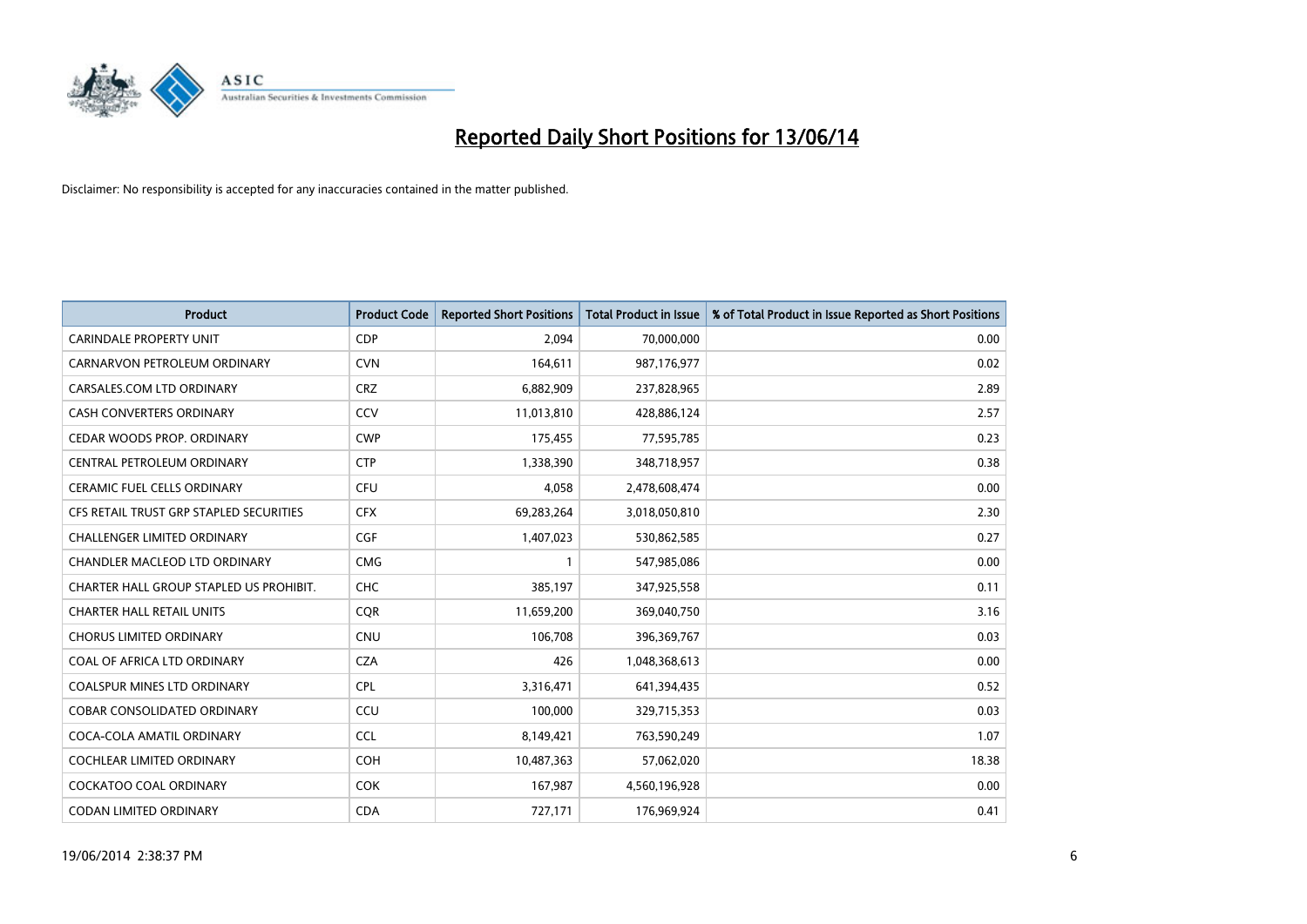

| <b>Product</b>                          | <b>Product Code</b> | <b>Reported Short Positions</b> | <b>Total Product in Issue</b> | % of Total Product in Issue Reported as Short Positions |
|-----------------------------------------|---------------------|---------------------------------|-------------------------------|---------------------------------------------------------|
| <b>COFFEY INTERNATIONAL ORDINARY</b>    | COF                 | 7,994                           | 255,833,165                   | 0.00                                                    |
| <b>COKAL LTD ORDINARY</b>               | <b>CKA</b>          | 6,820                           | 471,103,926                   | 0.00                                                    |
| <b>COLLECTION HOUSE ORDINARY</b>        | <b>CLH</b>          | 2,152,264                       | 129,717,785                   | 1.66                                                    |
| <b>COLLINS FOODS LTD ORDINARY</b>       | <b>CKF</b>          | 17,463                          | 93,000,003                    | 0.02                                                    |
| COMMONWEALTH BANK, ORDINARY             | <b>CBA</b>          | 8,530,402                       | 1,621,319,194                 | 0.53                                                    |
| <b>COMPASS RESOURCES ORDINARY</b>       | <b>CMR</b>          | 7,472                           | 1,403,744,100                 | 0.00                                                    |
| <b>COMPUTERSHARE LTD ORDINARY</b>       | <b>CPU</b>          | 13,118,870                      | 556,203,079                   | 2.36                                                    |
| <b>COOPER ENERGY LTD ORDINARY</b>       | <b>COE</b>          | 2,299                           | 329,235,509                   | 0.00                                                    |
| CORP TRAVEL LIMITED ORDINARY            | <b>CTD</b>          | 272,524                         | 89,890,762                    | 0.30                                                    |
| <b>COVER-MORE GRP LTD ORDINARY</b>      | <b>CVO</b>          | 2,089,556                       | 317,750,000                   | 0.66                                                    |
| <b>CREDIT CORP GROUP ORDINARY</b>       | <b>CCP</b>          | 297,724                         | 46,131,882                    | 0.65                                                    |
| <b>CROMWELL PROP STAPLED SECURITIES</b> | <b>CMW</b>          | 18,056,049                      | 1,727,280,850                 | 1.05                                                    |
| <b>CROWE HORWATH AUS ORDINARY</b>       | <b>CRH</b>          | 446,262                         | 273,005,429                   | 0.16                                                    |
| <b>CROWN RESORTS LTD ORDINARY</b>       | <b>CWN</b>          | 4,134,314                       | 728,394,185                   | 0.57                                                    |
| <b>CSG LIMITED ORDINARY</b>             | CSV                 | 278,502                         | 278,973,075                   | 0.10                                                    |
| <b>CSL LIMITED ORDINARY</b>             | <b>CSL</b>          | 617,217                         | 478,179,966                   | 0.13                                                    |
| <b>CSR LIMITED ORDINARY</b>             | <b>CSR</b>          | 14,451,559                      | 506,000,315                   | 2.86                                                    |
| <b>CUDECO LIMITED ORDINARY</b>          | CDU                 | 9,485,422                       | 234,583,408                   | 4.04                                                    |
| DART ENERGY LTD ORDINARY                | <b>DTE</b>          | 691,208                         | 1,108,752,733                 | 0.06                                                    |
| DATA#3 LIMITED ORDINARY                 | <b>DTL</b>          | 320,552                         | 153,974,950                   | 0.21                                                    |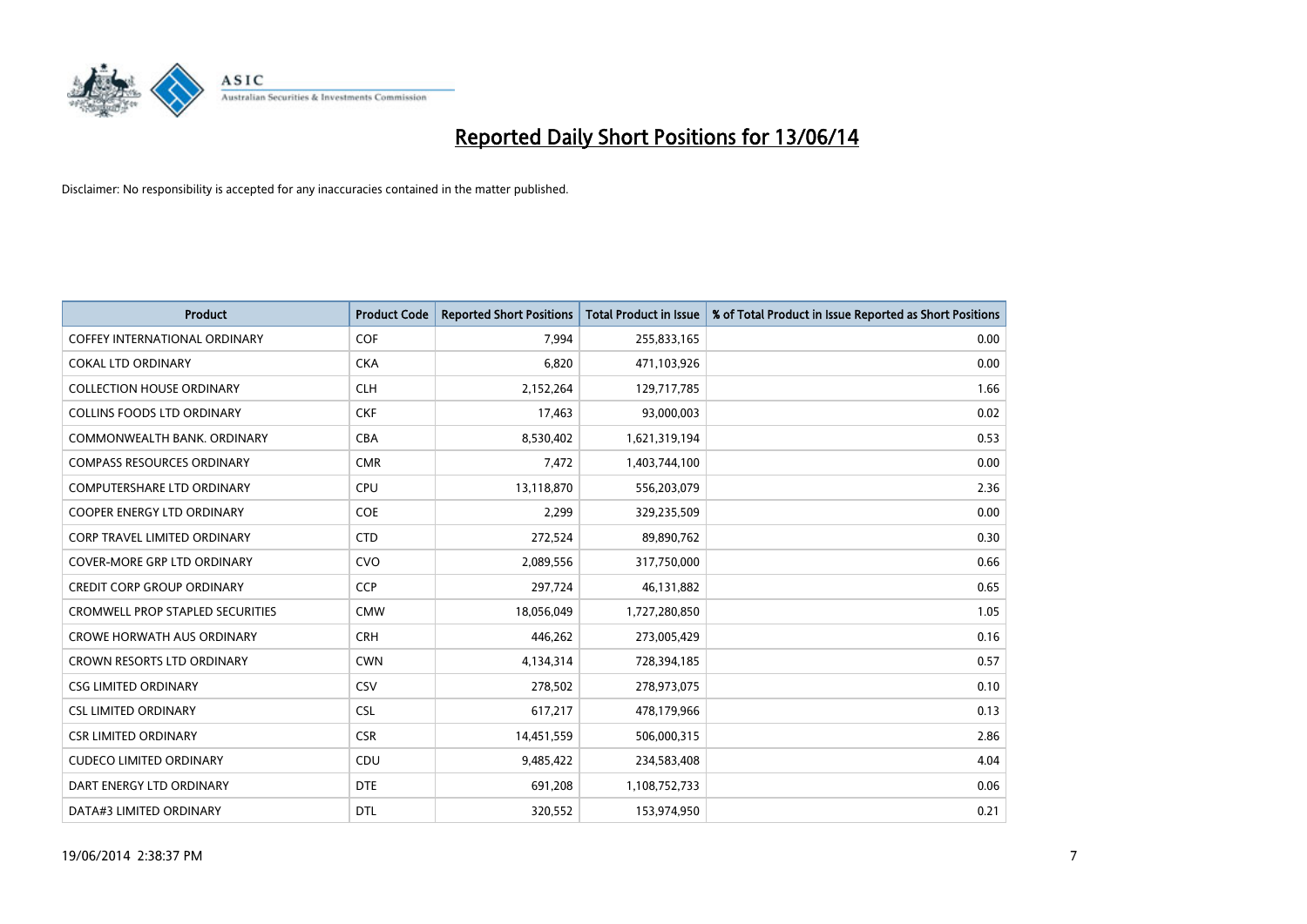

| <b>Product</b>                     | <b>Product Code</b> | <b>Reported Short Positions</b> | <b>Total Product in Issue</b> | % of Total Product in Issue Reported as Short Positions |
|------------------------------------|---------------------|---------------------------------|-------------------------------|---------------------------------------------------------|
| DAVID JONES LIMITED ORDINARY       | <b>DJS</b>          | 9,695,657                       | 537,137,845                   | 1.81                                                    |
| DECMIL GROUP LIMITED ORDINARY      | <b>DCG</b>          | 1,356,202                       | 168,657,794                   | 0.80                                                    |
| DEEP YELLOW LIMITED ORDINARY       | <b>DYL</b>          | 840                             | 1,617,041,367                 | 0.00                                                    |
| DEXUS PROPERTY GROUP STAPLED UNITS | <b>DXS</b>          | 15,375,759                      | 5,433,110,810                 | 0.28                                                    |
| DICK SMITH HLDGS ORDINARY          | <b>DSH</b>          | 16,320,400                      | 236,511,364                   | 6.90                                                    |
| DISCOVERY METALS LTD ORDINARY      | <b>DML</b>          | 1,312,735                       | 644,039,581                   | 0.20                                                    |
| DOMINO PIZZA ENTERPR ORDINARY      | <b>DMP</b>          | 2,240,040                       | 85,933,273                    | 2.61                                                    |
| DONACO INTERNATIONAL ORDINARY      | <b>DNA</b>          | 4,367,477                       | 460,178,463                   | 0.95                                                    |
| DOWNER EDI LIMITED ORDINARY        | <b>DOW</b>          | 16,810,158                      | 435,399,975                   | 3.86                                                    |
| DRAGON MINING LTD ORDINARY         | <b>DRA</b>          | 147                             | 88,840,613                    | 0.00                                                    |
| DRILLSEARCH ENERGY ORDINARY        | <b>DLS</b>          | 20,772,662                      | 432,965,895                   | 4.80                                                    |
| DUET GROUP STAPLED US PROHIBIT.    | <b>DUE</b>          | 7,040,759                       | 1,317,809,323                 | 0.53                                                    |
| DULUXGROUP LIMITED ORDINARY        | <b>DLX</b>          | 1,307,383                       | 381,093,950                   | 0.34                                                    |
| <b>DWS LTD ORDINARY</b>            | <b>DWS</b>          | 155,722                         | 132,362,763                   | 0.12                                                    |
| ECHO ENTERTAINMENT ORDINARY        | EGP                 | 11,901,348                      | 825,672,730                   | 1.44                                                    |
| ELDERS LIMITED ORDINARY            | <b>ELD</b>          | 19,825,545                      | 455,013,329                   | 4.36                                                    |
| ELEMENTAL MINERALS ORDINARY        | <b>ELM</b>          | 134,737                         | 305,063,391                   | 0.04                                                    |
| <b>EMECO HOLDINGS ORDINARY</b>     | <b>EHL</b>          | 10,840,387                      | 599,675,707                   | 1.81                                                    |
| <b>EMERCHANTS LTD ORDINARY</b>     | <b>EML</b>          | 14,514                          | 124,668,047                   | 0.01                                                    |
| <b>ENDEAVOUR MIN CORP CDI 1:1</b>  | <b>EVR</b>          | 31,265                          | 57,448,149                    | 0.05                                                    |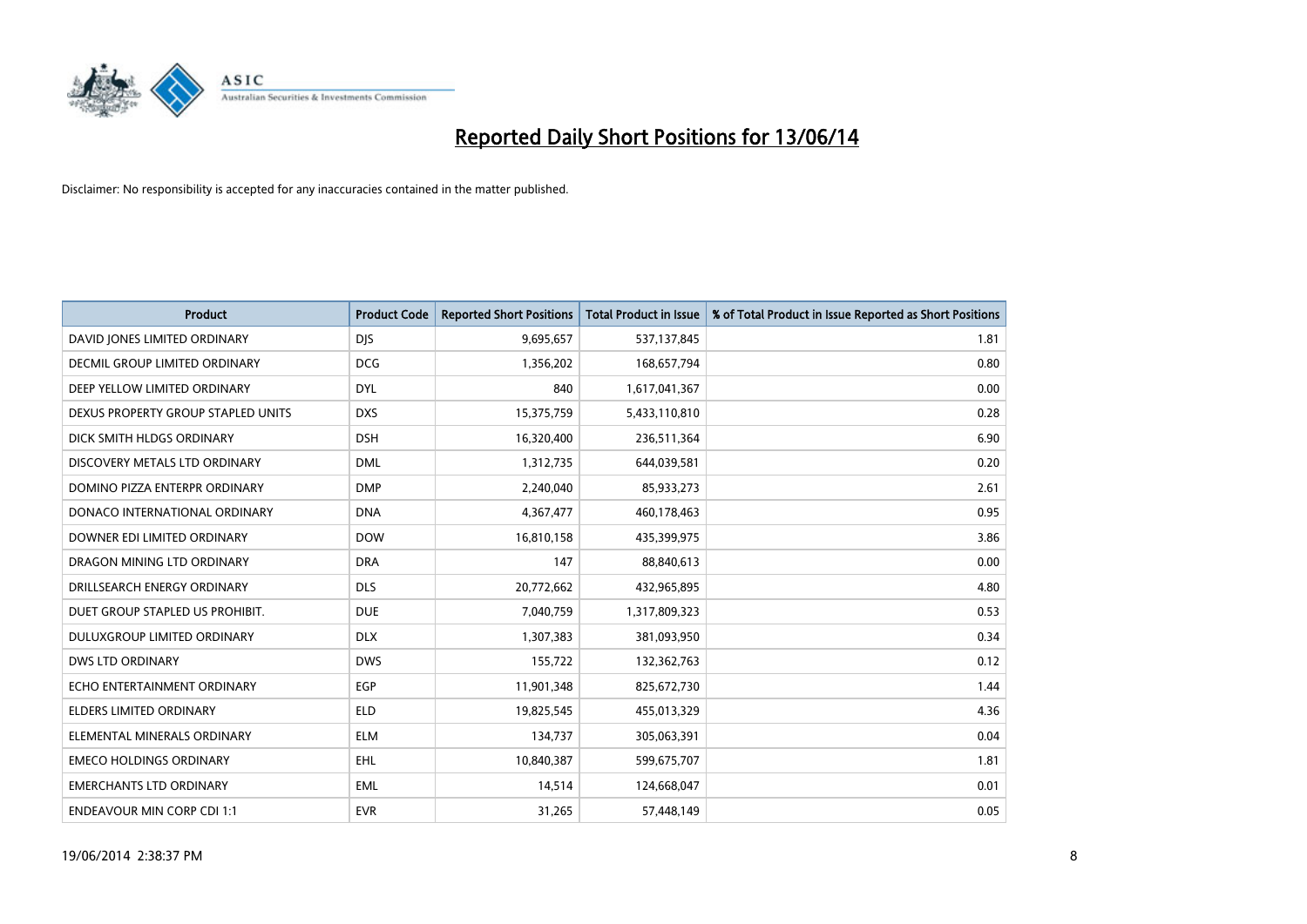

| <b>Product</b>                         | <b>Product Code</b> | <b>Reported Short Positions</b> | <b>Total Product in Issue</b> | % of Total Product in Issue Reported as Short Positions |
|----------------------------------------|---------------------|---------------------------------|-------------------------------|---------------------------------------------------------|
| <b>ENERGY RESOURCES ORDINARY 'A'</b>   | <b>ERA</b>          | 9,505,653                       | 517,725,062                   | 1.84                                                    |
| <b>ENERGY WORLD CORPOR. ORDINARY</b>   | <b>EWC</b>          | 43,821,527                      | 1,734,166,672                 | 2.53                                                    |
| <b>ENVESTRA LIMITED ORDINARY</b>       | <b>ENV</b>          | 1,377,504                       | 1,796,808,474                 | 0.08                                                    |
| EQUATORIAL RES LTD ORDINARY            | EQX                 | 1,332                           | 122,185,353                   | 0.00                                                    |
| ERM POWER LIMITED ORDINARY             | EPW                 | 757,182                         | 239,269,727                   | 0.32                                                    |
| ETHANE PIPELINE STAPLED SECURITIES     | <b>EPX</b>          | 4,168                           | 69,302,275                    | 0.01                                                    |
| EVOLUTION MINING LTD ORDINARY          | <b>EVN</b>          | 33,586,832                      | 709,989,453                   | 4.73                                                    |
| FAIRFAX MEDIA LTD ORDINARY             | <b>FXI</b>          | 76,050,657                      | 2,351,955,725                 | 3.23                                                    |
| <b>FANTASTIC HOLDINGS ORDINARY</b>     | <b>FAN</b>          | 77,030                          | 103,068,398                   | 0.07                                                    |
| <b>FAR LTD ORDINARY</b>                | <b>FAR</b>          | 10,558,474                      | 2,699,846,742                 | 0.39                                                    |
| FEDERATION CNTRES ORD/UNIT STAPLED SEC | <b>FDC</b>          | 3,364,427                       | 1,427,641,565                 | 0.24                                                    |
| FINBAR GROUP LIMITED ORDINARY          | <b>FRI</b>          | 2,279                           | 227,018,204                   | 0.00                                                    |
| FISHER & PAYKEL H. ORDINARY            | <b>FPH</b>          | 6,985                           | 551,573,637                   | 0.00                                                    |
| FLEETWOOD CORP ORDINARY                | <b>FWD</b>          | 2,220,229                       | 60,581,211                    | 3.66                                                    |
| FLETCHER BUILDING ORDINARY             | <b>FBU</b>          | 2,112,364                       | 687,854,788                   | 0.31                                                    |
| FLEXIGROUP LIMITED ORDINARY            | <b>FXL</b>          | 2,065,829                       | 304,096,060                   | 0.68                                                    |
| FLIGHT CENTRE TRAVEL ORDINARY          | <b>FLT</b>          | 6,399,131                       | 100,566,954                   | 6.36                                                    |
| FLINDERS MINES LTD ORDINARY            | <b>FMS</b>          | 18,847,712                      | 2,400,995,602                 | 0.78                                                    |
| <b>FOCUS MINERALS LTD ORDINARY</b>     | <b>FML</b>          | 6,635,584                       | 9,137,375,877                 | 0.07                                                    |
| FOLKESTONE EDU TRUST UNITS             | <b>FET</b>          | 13                              | 205,069,661                   | 0.00                                                    |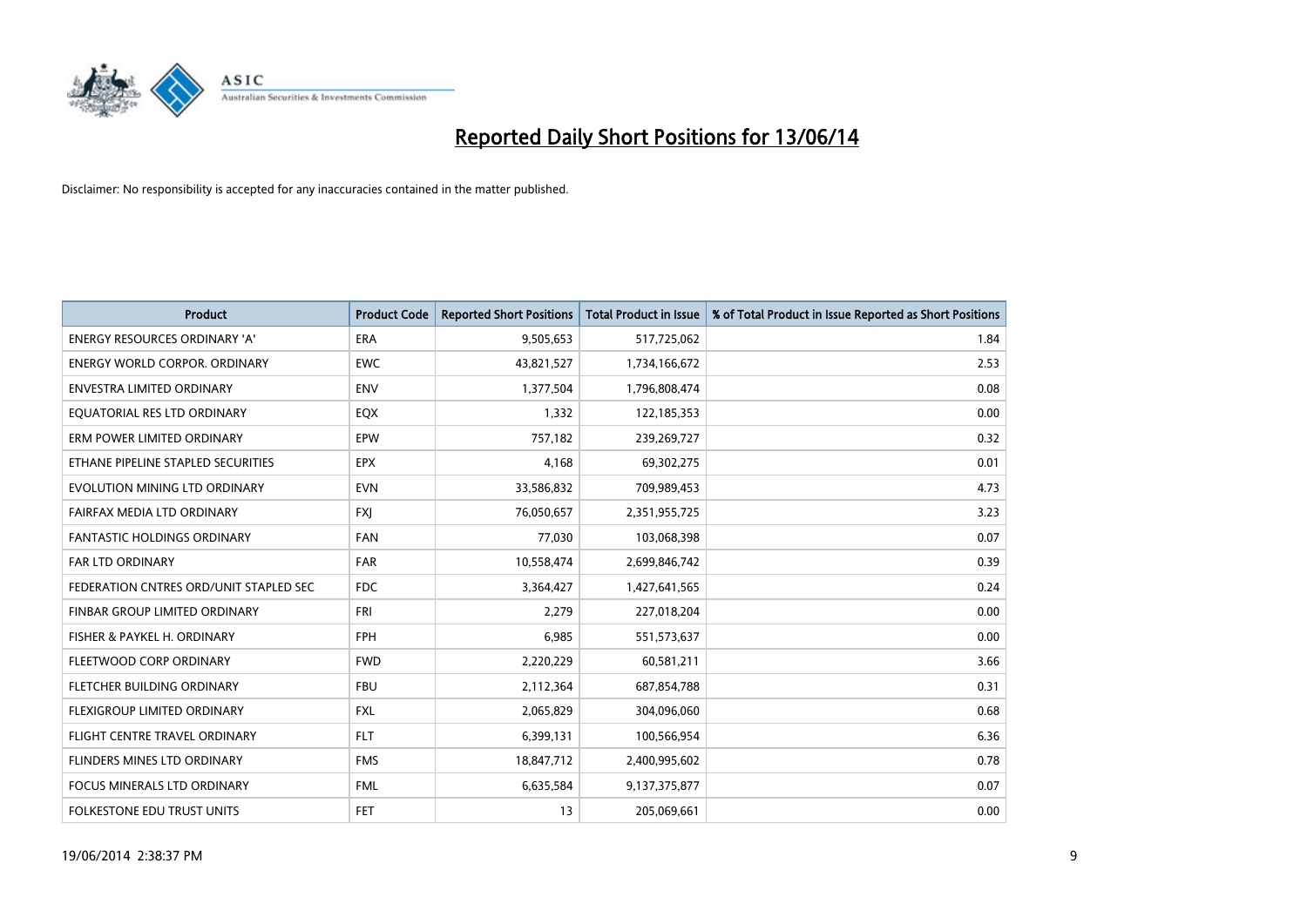

| <b>Product</b>                             | <b>Product Code</b> | <b>Reported Short Positions</b> | <b>Total Product in Issue</b> | % of Total Product in Issue Reported as Short Positions |
|--------------------------------------------|---------------------|---------------------------------|-------------------------------|---------------------------------------------------------|
| FONTERRA SHARE FUND ORDINARY UNITS         | <b>FSF</b>          | 8                               | 105,899,349                   | 0.00                                                    |
| FORGE GROUP LIMITED ORDINARY               | FGE                 | 2,058,938                       | 86,169,014                    | 2.39                                                    |
| <b>FORTESCUE METALS GRP ORDINARY</b>       | <b>FMG</b>          | 185,190,581                     | 3,113,798,151                 | 5.95                                                    |
| FREEDOM FOOD LTD ORDINARY                  | <b>FNP</b>          | 13,870                          | 150,645,371                   | 0.01                                                    |
| <b>G.U.D. HOLDINGS ORDINARY</b>            | GUD                 | 3,091,241                       | 70,939,492                    | 4.36                                                    |
| <b>G8 EDUCATION LIMITED ORDINARY</b>       | <b>GEM</b>          | 8,880,907                       | 330,941,088                   | 2.68                                                    |
| <b>GALAXY RESOURCES ORDINARY</b>           | <b>GXY</b>          | 376,014                         | 1,027,077,829                 | 0.04                                                    |
| <b>GDI PROPERTY GRP STAPLED SECURITIES</b> | <b>GDI</b>          | 89,603                          | 567,575,025                   | 0.02                                                    |
| <b>GENESIS ENERGY LTD ORDINARY</b>         | <b>GNE</b>          | 18.000                          | 1,000,000,000                 | 0.00                                                    |
| <b>GENETIC TECHNOLOGIES ORDINARY</b>       | <b>GTG</b>          | 1,343,430                       | 590,948,752                   | 0.23                                                    |
| <b>GENWORTH MORTGAGE ORDINARY</b>          | <b>GMA</b>          | 271,000                         | 650,000,000                   | 0.04                                                    |
| <b>GEODYNAMICS LIMITED ORDINARY</b>        | GDY                 | 819                             | 435,880,130                   | 0.00                                                    |
| <b>GINDALBIE METALS LTD ORDINARY</b>       | <b>GBG</b>          | 35, 163, 748                    | 1,493,660,842                 | 2.35                                                    |
| <b>GOODMAN FIELDER, ORDINARY</b>           | GFF                 | 12,758,136                      | 1,955,559,207                 | 0.65                                                    |
| <b>GOODMAN GROUP STAPLED</b>               | <b>GMG</b>          | 6,345,561                       | 1,727,685,976                 | 0.37                                                    |
| <b>GPT GROUP STAPLED SEC.</b>              | GPT                 | 5,336,478                       | 1,685,460,955                 | 0.32                                                    |
| <b>GRAINCORP LIMITED A CLASS ORDINARY</b>  | <b>GNC</b>          | 9,333,707                       | 228,855,628                   | 4.08                                                    |
| <b>GRANGE RESOURCES. ORDINARY</b>          | <b>GRR</b>          | 6,294,374                       | 1,157,097,869                 | 0.54                                                    |
| <b>GREENCROSS LIMITED ORDINARY</b>         | <b>GXL</b>          | 19,968                          | 90,893,174                    | 0.02                                                    |
| <b>GREENLAND MIN EN LTD ORDINARY</b>       | GGG                 | 4,816,789                       | 576,452,827                   | 0.84                                                    |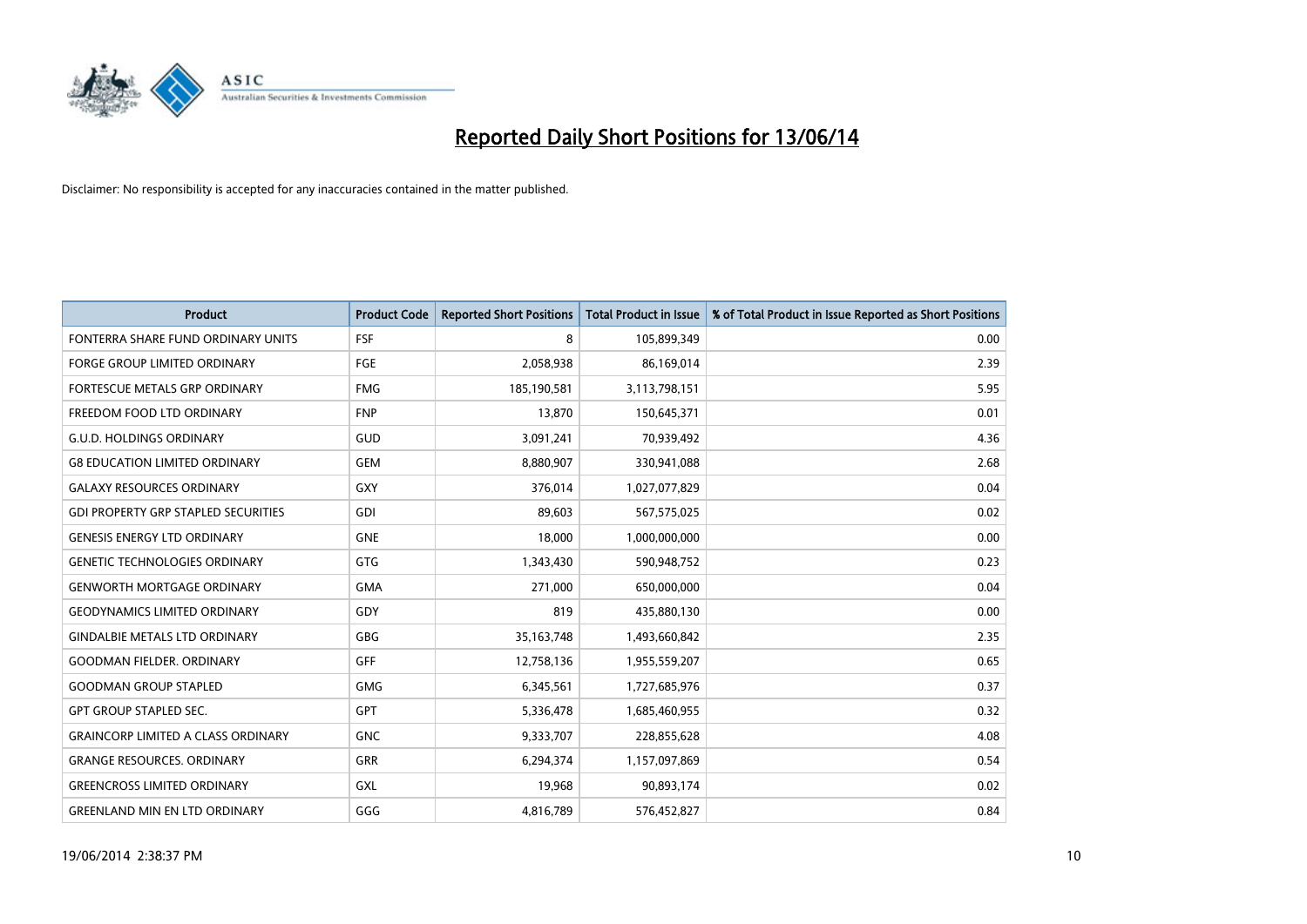

| <b>Product</b>                                   | <b>Product Code</b> | <b>Reported Short Positions</b> | <b>Total Product in Issue</b> | % of Total Product in Issue Reported as Short Positions |
|--------------------------------------------------|---------------------|---------------------------------|-------------------------------|---------------------------------------------------------|
| GREENLAND MIN EN LTD RIGHTS 26-JUN-14 DEF        | GGGR                | 546,208                         | 88,685,050                    | 0.62                                                    |
| <b>GROWTHPOINT PROPERTY ORD/UNIT STAPLED SEC</b> | GOZ                 | 65,609                          | 488,029,437                   | 0.01                                                    |
| <b>GRYPHON MINERALS LTD ORDINARY</b>             | GRY                 | 4,124,745                       | 401,011,505                   | 1.03                                                    |
| <b>GUILDFORD COAL LTD ORDINARY</b>               | <b>GUF</b>          | 2,847,598                       | 761,857,020                   | 0.37                                                    |
| <b>GUINNESS PEAT GROUP. CDI 1:1</b>              | <b>GPG</b>          | 1,925                           | 171,244,089                   | 0.00                                                    |
| <b>GWA GROUP LTD ORDINARY</b>                    | GWA                 | 15,509,516                      | 306,533,770                   | 5.06                                                    |
| HANSEN TECHNOLOGIES ORDINARY                     | <b>HSN</b>          | 9,780                           | 161,209,642                   | 0.01                                                    |
| <b>HARVEY NORMAN ORDINARY</b>                    | <b>HVN</b>          | 60,768,183                      | 1,062,316,784                 | 5.72                                                    |
| <b>HENDERSON GROUP CDI 1:1</b>                   | <b>HGG</b>          | 1,652,561                       | 667,097,807                   | 0.25                                                    |
| HFA HOLDINGS LIMITED ORDINARY                    | <b>HFA</b>          | 3,809                           | 118,738,157                   | 0.00                                                    |
| <b>HIGHLANDS PACIFIC ORDINARY</b>                | <b>HIG</b>          | 3,153                           | 854,261,346                   | 0.00                                                    |
| HILLGROVE RES LTD ORDINARY                       | <b>HGO</b>          | 372,398                         | 1,180,889,221                 | 0.03                                                    |
| <b>HILLS LTD ORDINARY</b>                        | <b>HIL</b>          | 68,044                          | 234,673,087                   | 0.03                                                    |
| HORIZON OIL LIMITED ORDINARY                     | <b>HZN</b>          | 68,633,373                      | 1,301,981,265                 | 5.27                                                    |
| <b>HOTEL PROPERTY STAPLED</b>                    | <b>HPI</b>          | 47,730                          | 132,870,000                   | 0.04                                                    |
| <b>IBUY GROUP LTD ORDINARY</b>                   | <b>IBY</b>          | 3,586,056                       | 426,069,834                   | 0.84                                                    |
| ICAR ASIA LTD ORDINARY                           | ICQ                 | 36,674                          | 122,287,174                   | 0.03                                                    |
| <b>ICON ENERGY LIMITED ORDINARY</b>              | <b>ICN</b>          | 27,075                          | 615,774,351                   | 0.00                                                    |
| <b>IINET LIMITED ORDINARY</b>                    | <b>IIN</b>          | 3,981,503                       | 161,238,847                   | 2.47                                                    |
| <b>ILUKA RESOURCES ORDINARY</b>                  | ILU                 | 40,814,891                      | 418,700,517                   | 9.75                                                    |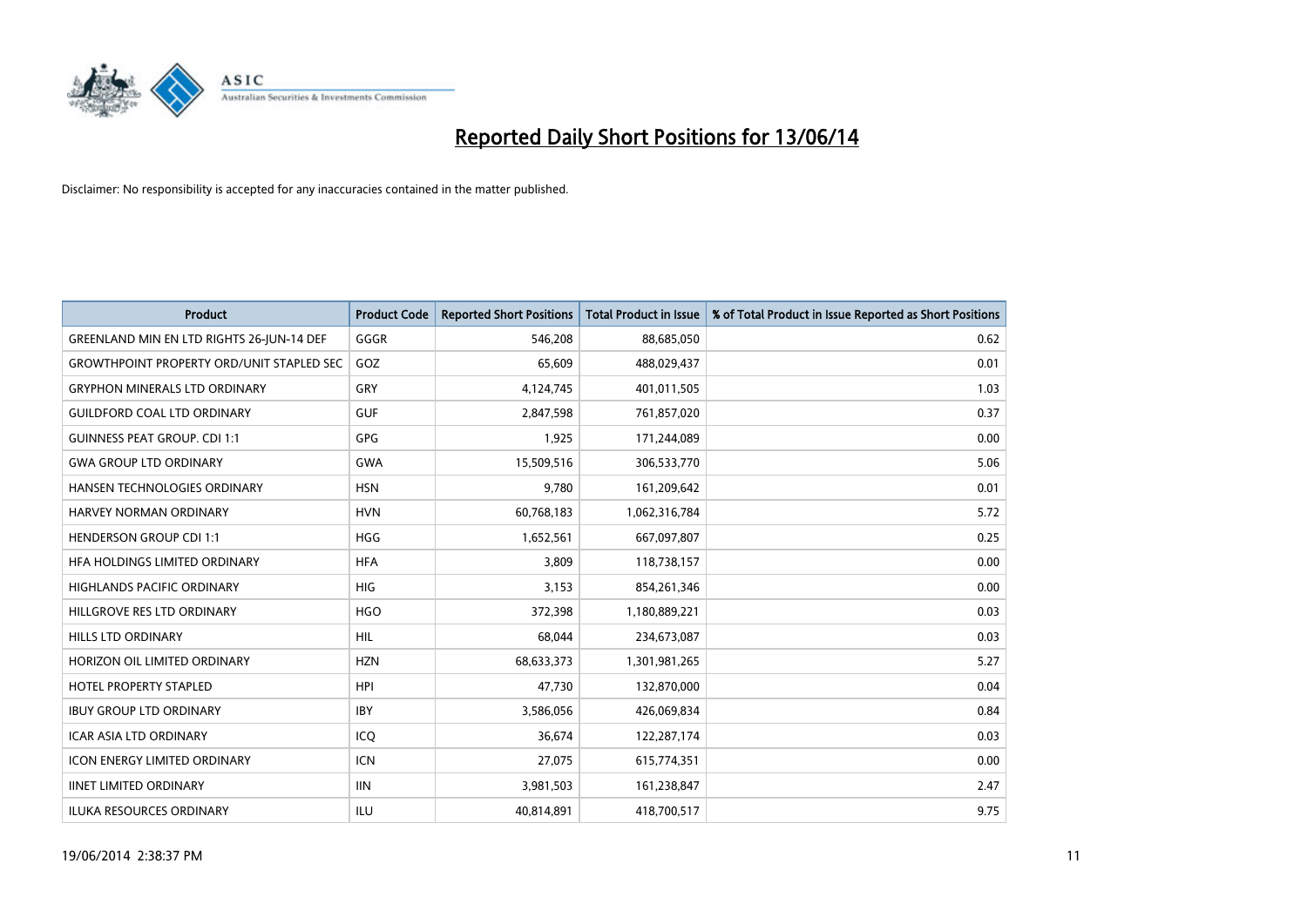

| <b>Product</b>                                  | <b>Product Code</b> | <b>Reported Short Positions</b> | <b>Total Product in Issue</b> | % of Total Product in Issue Reported as Short Positions |
|-------------------------------------------------|---------------------|---------------------------------|-------------------------------|---------------------------------------------------------|
| <b>IMDEX LIMITED ORDINARY</b>                   | <b>IMD</b>          | 4,465,126                       | 212,110,368                   | 2.11                                                    |
| <b>INCITEC PIVOT ORDINARY</b>                   | IPL                 | 24,912,202                      | 1,644,919,097                 | 1.51                                                    |
| <b>INDEPENDENCE GROUP ORDINARY</b>              | <b>IGO</b>          | 370,753                         | 233,323,905                   | 0.16                                                    |
| INDOCHINE MINING LTD ORDINARY                   | <b>IDC</b>          | 18,008                          | 1,095,830,301                 | 0.00                                                    |
| <b>INDOPHIL RESOURCES ORDINARY</b>              | <b>IRN</b>          | 623,312                         | 1,203,146,194                 | 0.05                                                    |
| <b>INDUSTRIA REIT STAPLED</b>                   | <b>IDR</b>          | 72,456                          | 125,000,001                   | 0.06                                                    |
| <b>INFIGEN ENERGY STAPLED SECURITIES</b>        | <b>IFN</b>          | 3,002,634                       | 764,993,434                   | 0.39                                                    |
| <b>INFOMEDIA LTD ORDINARY</b>                   | <b>IFM</b>          | 7,207                           | 306,766,855                   | 0.00                                                    |
| INGENIA GROUP STAPLED SECURITIES                | <b>INA</b>          | 2,116,711                       | 676,240,232                   | 0.31                                                    |
| INSURANCE AUSTRALIA ORDINARY                    | <b>IAG</b>          | 18,227,050                      | 2,341,618,048                 | 0.78                                                    |
| <b>INTREPID MINES ORDINARY</b>                  | <b>IAU</b>          | 5,563,246                       | 557,240,743                   | 1.00                                                    |
| <b>INVESTA OFFICE FUND STAPLED SECURITIES</b>   | <b>IOF</b>          | 217,257                         | 614,047,458                   | 0.04                                                    |
| <b>INVOCARE LIMITED ORDINARY</b>                | <b>IVC</b>          | 4,309,421                       | 110,030,298                   | 3.92                                                    |
| <b>IOOF HOLDINGS LTD ORDINARY</b>               | IFL                 | 2,441,030                       | 232,118,034                   | 1.05                                                    |
| <b>IPROPERTY GROUP LTD ORDINARY</b>             | <b>IPP</b>          | 1,757,956                       | 181,703,204                   | 0.97                                                    |
| <b>IRESS LIMITED ORDINARY</b>                   | <b>IRE</b>          | 3,562,528                       | 158,585,126                   | 2.25                                                    |
| <b>IRON ORE HOLDINGS ORDINARY</b>               | <b>IOH</b>          | 26,197                          | 161,174,005                   | 0.02                                                    |
| <b>ISELECT LTD ORDINARY</b>                     | <b>ISU</b>          | 348,388                         | 260,889,894                   | 0.13                                                    |
| <b>IAMES HARDIE INDUST CHESS DEPOSITARY INT</b> | <b>IHX</b>          | 3,033,831                       | 445,550,541                   | 0.68                                                    |
| JAPARA HEALTHCARE LT ORDINARY                   | <b>IHC</b>          | 10.280.043                      | 262,500,000                   | 3.92                                                    |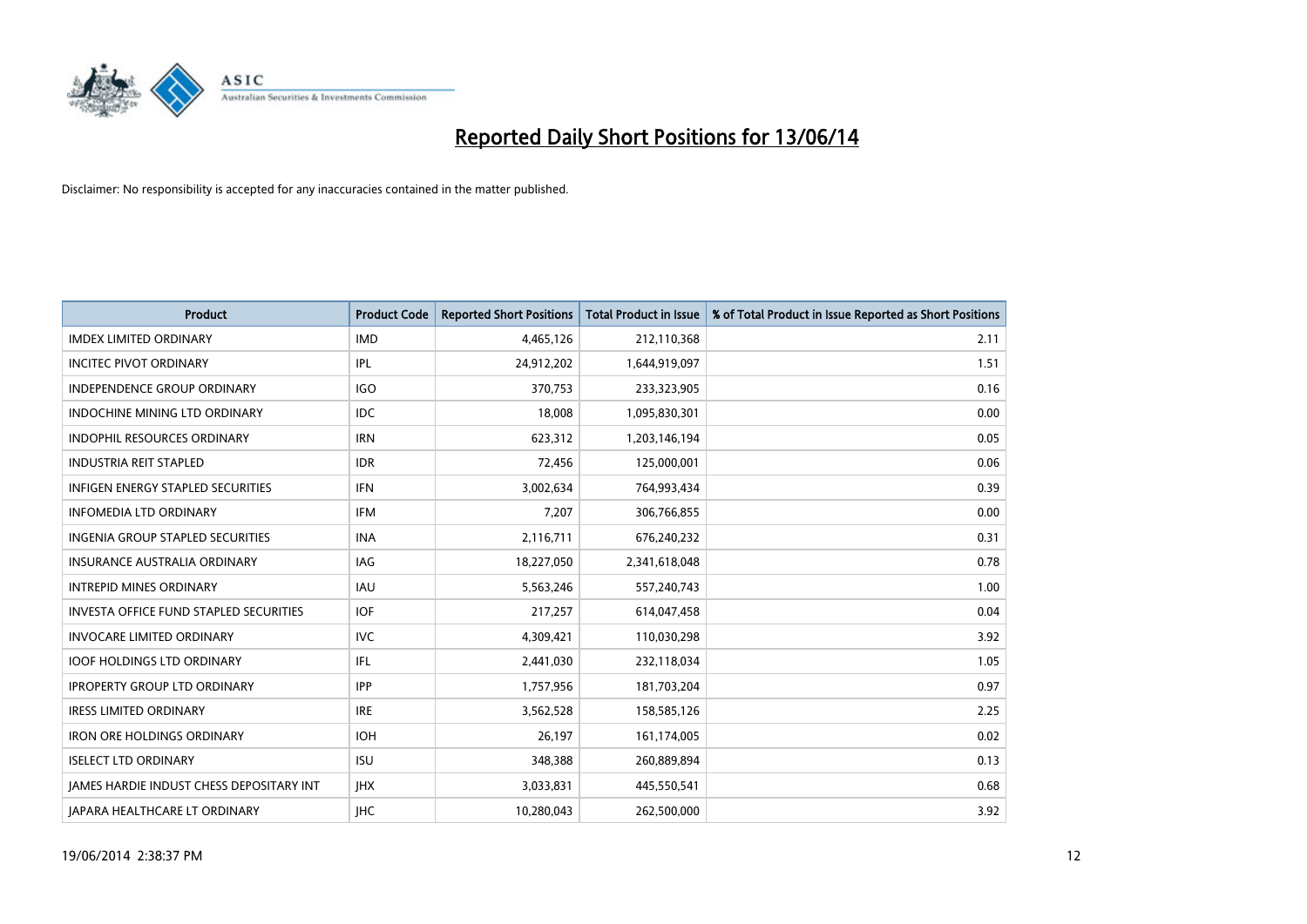

| <b>Product</b>                        | <b>Product Code</b> | <b>Reported Short Positions</b> | <b>Total Product in Issue</b> | % of Total Product in Issue Reported as Short Positions |
|---------------------------------------|---------------------|---------------------------------|-------------------------------|---------------------------------------------------------|
| <b>JB HI-FI LIMITED ORDINARY</b>      | <b>JBH</b>          | 11,805,024                      | 100,385,400                   | 11.76                                                   |
| KAGARA LTD ORDINARY                   | KZL                 | 4,528,202                       | 798,953,117                   | 0.57                                                    |
| KAROON GAS AUSTRALIA ORDINARY         | <b>KAR</b>          | 13,034,815                      | 255,841,581                   | 5.09                                                    |
| KATHMANDU HOLD LTD ORDINARY           | <b>KMD</b>          | 2,062,394                       | 200,633,469                   | 1.03                                                    |
| <b>KBL MINING LIMITED ORDINARY</b>    | <b>KBL</b>          | 1,820                           | 393,535,629                   | 0.00                                                    |
| KINGSGATE CONSOLID, ORDINARY          | <b>KCN</b>          | 5,178,979                       | 223,584,937                   | 2.32                                                    |
| KINGSROSE MINING LTD ORDINARY         | <b>KRM</b>          | 370,478                         | 358,611,493                   | 0.10                                                    |
| LEIGHTON HOLDINGS ORDINARY            | LEI                 | 8,750,191                       | 338,503,563                   | 2.58                                                    |
| LEND LEASE GROUP UNIT/ORD STAPLED     | <b>LLC</b>          | 6,082,245                       | 577,475,833                   | 1.05                                                    |
| LIQUEFIED NATURAL ORDINARY            | <b>LNG</b>          | 1,926,704                       | 387,436,269                   | 0.50                                                    |
| LYCOPODIUM LIMITED ORDINARY           | <b>LYL</b>          |                                 | 38,965,103                    | 0.00                                                    |
| <b>LYNAS CORPORATION ORDINARY</b>     | <b>LYC</b>          | 118,693,054                     | 2,333,661,566                 | 5.09                                                    |
| <b>M2 GRP LTD ORDINARY</b>            | <b>MTU</b>          | 16,989,308                      | 180,431,516                   | 9.42                                                    |
| <b>MACA LIMITED ORDINARY</b>          | <b>MLD</b>          | 111,199                         | 202,676,373                   | 0.05                                                    |
| <b>MACMAHON HOLDINGS ORDINARY</b>     | <b>MAH</b>          | 132,104                         | 1,261,699,966                 | 0.01                                                    |
| MACO ATLAS ROADS GRP ORDINARY STAPLED | <b>MOA</b>          | 4,040,869                       | 487,230,540                   | 0.83                                                    |
| MACQUARIE GROUP LTD ORDINARY          | MQG                 | 1,309,318                       | 321, 167, 177                 | 0.41                                                    |
| MAGELLAN FIN GRP LTD ORDINARY         | <b>MFG</b>          | 2,674,966                       | 158,842,157                   | 1.68                                                    |
| MATRIX C & E LTD ORDINARY             | <b>MCE</b>          | 2,764,911                       | 94,555,428                    | 2.92                                                    |
| MAVERICK DRILLING ORDINARY            | <b>MAD</b>          | 5,450,019                       | 533,885,763                   | 1.02                                                    |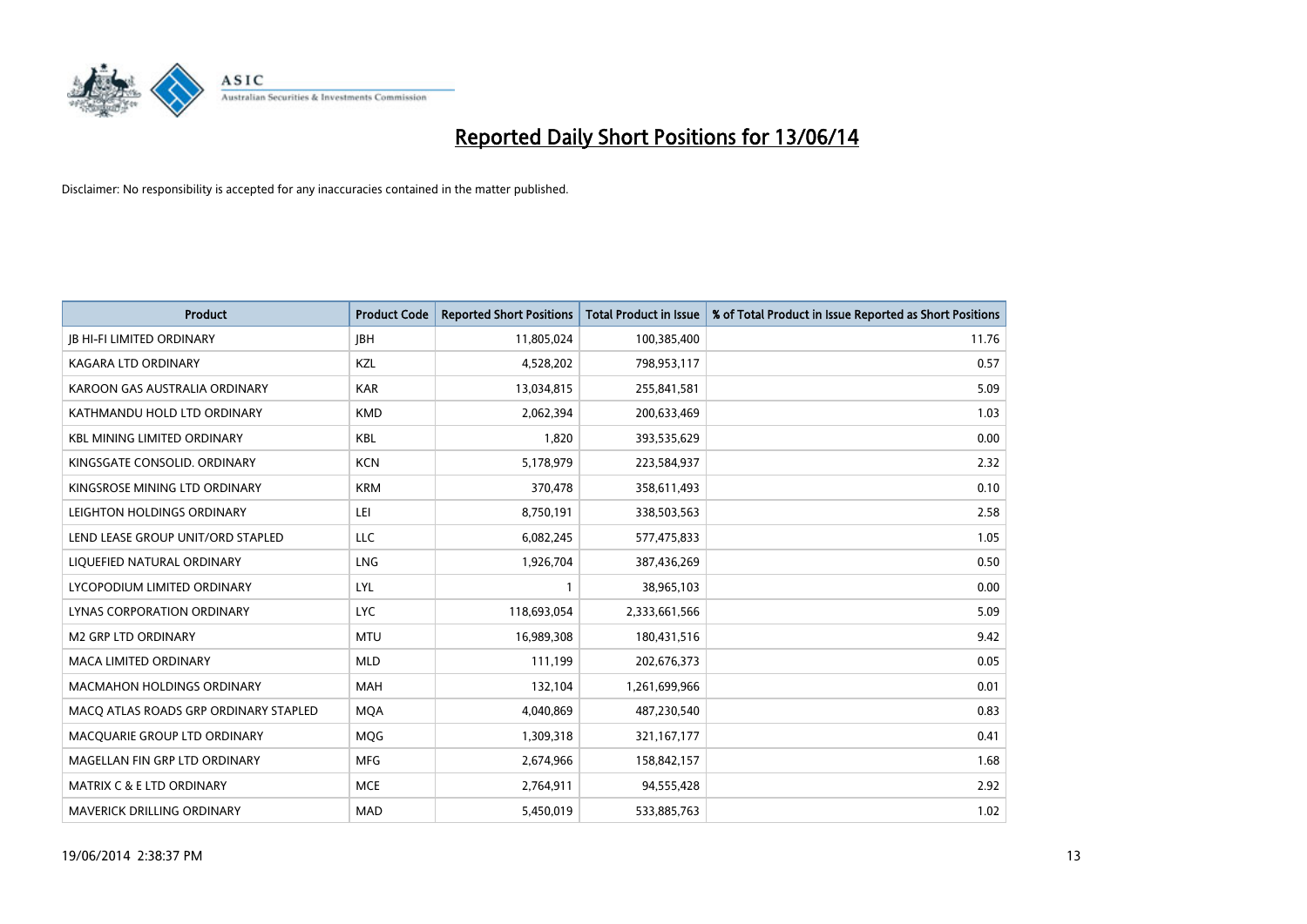

| <b>Product</b>                       | <b>Product Code</b> | <b>Reported Short Positions</b> | <b>Total Product in Issue</b> | % of Total Product in Issue Reported as Short Positions |
|--------------------------------------|---------------------|---------------------------------|-------------------------------|---------------------------------------------------------|
| <b>MAXITRANS INDUSTRIES ORDINARY</b> | <b>MXI</b>          | 437,539                         | 185,075,653                   | 0.24                                                    |
| MAYNE PHARMA LTD ORDINARY            | <b>MYX</b>          | 1,497,869                       | 586,651,477                   | 0.26                                                    |
| <b>MCALEESE LTD ORDINARY</b>         | <b>MCS</b>          | 3,244                           | 287,365,502                   | 0.00                                                    |
| MCMILLAN SHAKESPEARE ORDINARY        | <b>MMS</b>          | 450,790                         | 74,523,965                    | 0.60                                                    |
| <b>MCPHERSON'S LTD ORDINARY</b>      | <b>MCP</b>          | 130,391                         | 95,434,645                    | 0.14                                                    |
| MEDUSA MINING LTD ORDINARY           | <b>MML</b>          | 6,535,277                       | 207,794,301                   | 3.15                                                    |
| MELBOURNE IT LIMITED ORDINARY        | <b>MLB</b>          | 73,036                          | 92,944,392                    | 0.08                                                    |
| <b>MERMAID MARINE ORDINARY</b>       | <b>MRM</b>          | 5,808,462                       | 366,766,098                   | 1.58                                                    |
| MESOBLAST LIMITED ORDINARY           | <b>MSB</b>          | 11,598,623                      | 321,616,694                   | 3.61                                                    |
| METALS X LIMITED ORDINARY            | <b>MLX</b>          | 1,280,334                       | 1,655,386,110                 | 0.08                                                    |
| METCASH LIMITED ORDINARY             | <b>MTS</b>          | 97,197,500                      | 888,338,048                   | 10.94                                                   |
| METMINCO LIMITED ORDINARY            | <b>MNC</b>          | 142,147                         | 1,749,543,023                 | 0.01                                                    |
| MIGHTY RIVER POWER ORDINARY          | <b>MYT</b>          | 3,674,412                       | 1,400,012,517                 | 0.26                                                    |
| MINCOR RESOURCES NL ORDINARY         | <b>MCR</b>          | 60,245                          | 188,208,274                   | 0.03                                                    |
| MINERAL DEPOSITS ORDINARY            | <b>MDL</b>          | 919,634                         | 103,538,786                   | 0.89                                                    |
| MINERAL RESOURCES. ORDINARY          | <b>MIN</b>          | 11,588,439                      | 186,556,246                   | 6.21                                                    |
| MINT WIRELESS ORDINARY               | <b>MNW</b>          | 1,382,144                       | 450,872,395                   | 0.31                                                    |
| MIRABELA NICKEL LTD ORDINARY         | <b>MBN</b>          | 18,455,648                      | 876,801,147                   | 2.10                                                    |
| MIRVAC GROUP STAPLED SECURITIES      | <b>MGR</b>          | 10,728,585                      | 3,692,279,772                 | 0.29                                                    |
| MOLOPO ENERGY LTD ORDINARY           | <b>MPO</b>          | 242,623                         | 248,520,949                   | 0.10                                                    |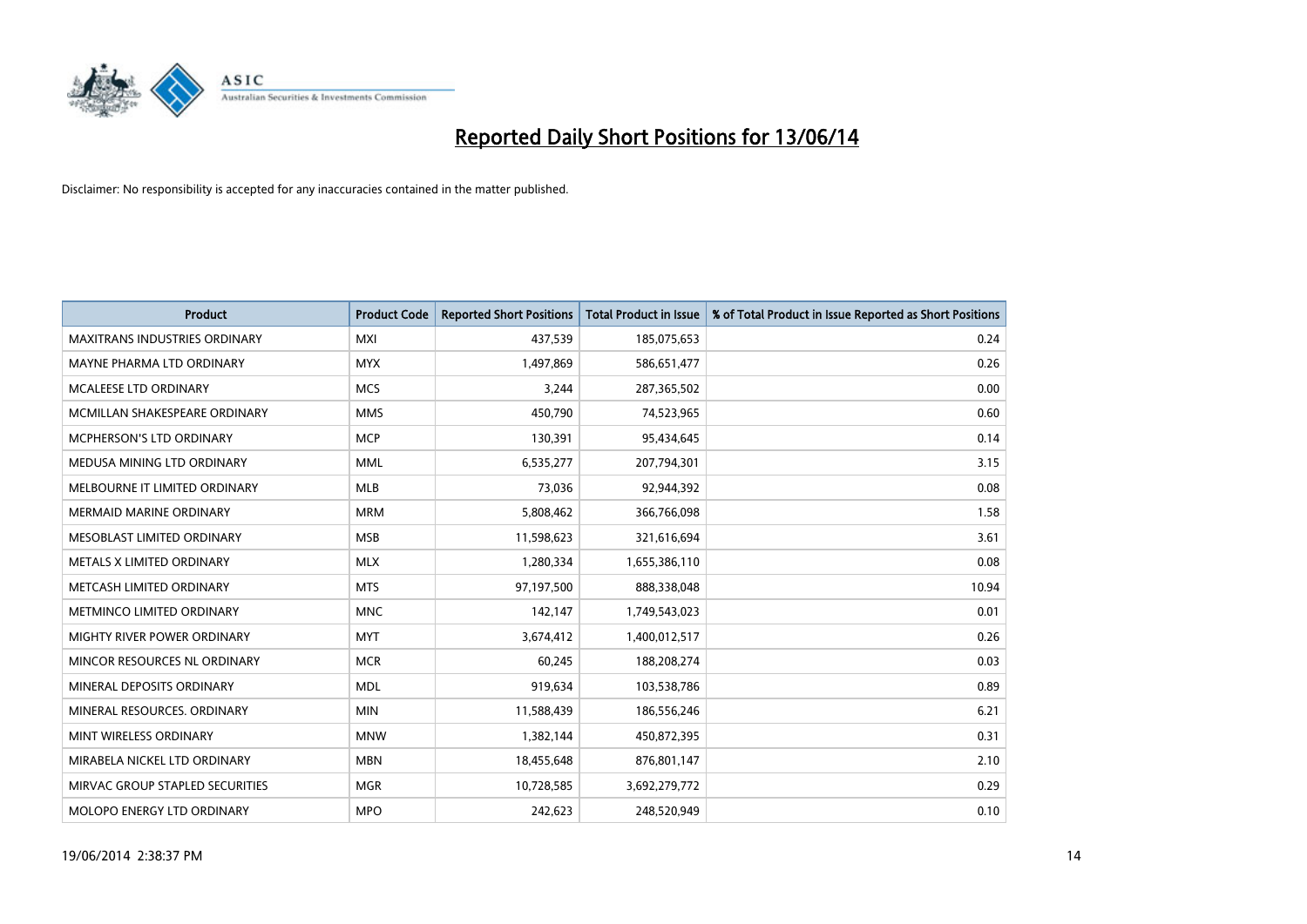

| <b>Product</b>                    | <b>Product Code</b> | <b>Reported Short Positions</b> | <b>Total Product in Issue</b> | % of Total Product in Issue Reported as Short Positions |
|-----------------------------------|---------------------|---------------------------------|-------------------------------|---------------------------------------------------------|
| MONADELPHOUS GROUP ORDINARY       | <b>MND</b>          | 12,334,087                      | 92,679,570                    | 13.31                                                   |
| MORTGAGE CHOICE LTD ORDINARY      | <b>MOC</b>          | 36,098                          | 123,780,387                   | 0.03                                                    |
| <b>MOUNT GIBSON IRON ORDINARY</b> | <b>MGX</b>          | 13,256,470                      | 1,090,584,232                 | 1.22                                                    |
| MULTIPLEX SITES SITES             | <b>MXUPA</b>        | 1,725                           | 4,500,000                     | 0.04                                                    |
| MURCHISON METALS LTD ORDINARY     | <b>MMX</b>          | 215,291                         | 450,497,346                   | 0.05                                                    |
| <b>MYER HOLDINGS LTD ORDINARY</b> | <b>MYR</b>          | 60,881,138                      | 585,684,551                   | 10.39                                                   |
| <b>MYSTATE LIMITED ORDINARY</b>   | <b>MYS</b>          | 6,061                           | 87,261,995                    | 0.01                                                    |
| NANOSONICS LIMITED ORDINARY       | <b>NAN</b>          | 1,309,433                       | 263,798,826                   | 0.50                                                    |
| NATIONAL AUST, BANK ORDINARY      | <b>NAB</b>          | 8,433,366                       | 2,353,916,258                 | 0.36                                                    |
| NATIONAL STORAGE STAPLED          | <b>NSR</b>          | 346,789                         | 244,897,096                   | 0.14                                                    |
| NAVITAS LIMITED ORDINARY          | <b>NVT</b>          | 3,080,874                       | 375,712,581                   | 0.82                                                    |
| NEARMAP LTD ORDINARY              | <b>NEA</b>          | 248,598                         | 337,346,101                   | 0.07                                                    |
| NEON ENERGY LIMITED ORDINARY      | <b>NEN</b>          | 383,540                         | 553,037,848                   | 0.07                                                    |
| NEUREN PHARMACEUT, ORDINARY       | <b>NEU</b>          | 225,038                         | 1,552,012,026                 | 0.01                                                    |
| NEW HOPE CORPORATION ORDINARY     | <b>NHC</b>          | 1,268,582                       | 830,933,112                   | 0.15                                                    |
| NEWCREST MINING ORDINARY          | <b>NCM</b>          | 12,233,320                      | 766,510,971                   | 1.60                                                    |
| NEWS CORP A NON-VOTING CDI        | <b>NWSLV</b>        | 396,517                         | 3,111,659                     | 12.74                                                   |
| NEWS CORP B VOTING CDI            | <b>NWS</b>          | 2,190,864                       | 21,481,870                    | 10.20                                                   |
| NEWSAT LIMITED ORDINARY           | <b>NWT</b>          | 6,486,205                       | 612,199,841                   | 1.06                                                    |
| NEXTDC LIMITED ORDINARY           | <b>NXT</b>          | 15,313,352                      | 193,154,486                   | 7.93                                                    |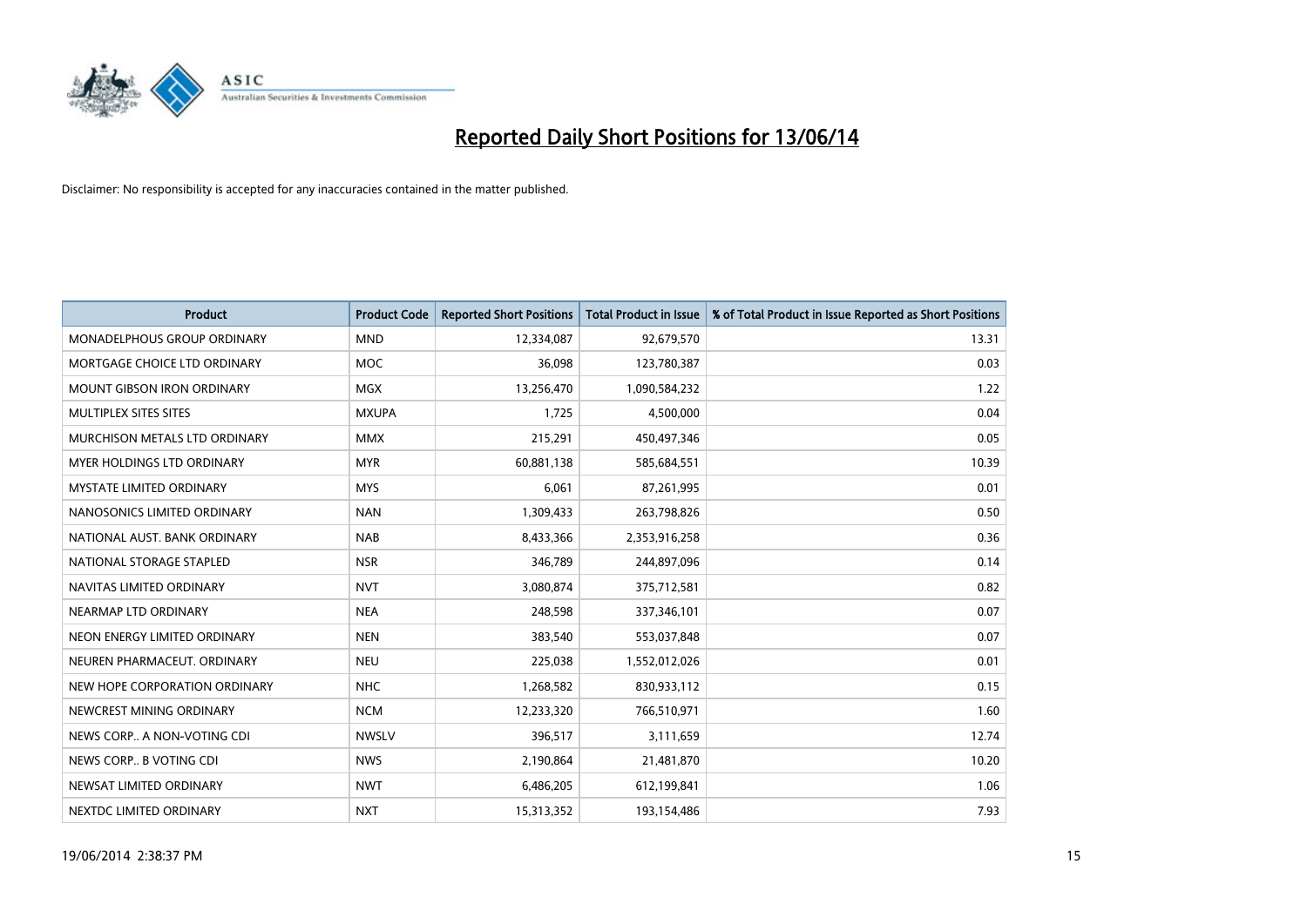

| <b>Product</b>                        | <b>Product Code</b> | <b>Reported Short Positions</b> | <b>Total Product in Issue</b> | % of Total Product in Issue Reported as Short Positions |
|---------------------------------------|---------------------|---------------------------------|-------------------------------|---------------------------------------------------------|
| NEXUS ENERGY LIMITED ORDINARY         | <b>NXS</b>          | 934,652                         | 1,330,219,459                 | 0.07                                                    |
| NIB HOLDINGS LIMITED ORDINARY         | <b>NHF</b>          | 1,932,414                       | 439,004,182                   | 0.44                                                    |
| NICK SCALI LIMITED ORDINARY           | <b>NCK</b>          | $\mathbf{1}$                    | 81,000,000                    | 0.00                                                    |
| NIDO PETROLEUM ORDINARY               | <b>NDO</b>          | 47,402                          | 2,048,317,635                 | 0.00                                                    |
| NINE ENTERTAINMENT ORDINARY           | <b>NEC</b>          | 8,397,992                       | 940,295,023                   | 0.89                                                    |
| NOBLE MINERAL RES ORDINARY            | <b>NMG</b>          | 2,365,726                       | 666,397,952                   | 0.36                                                    |
| NORTHERN IRON LTD ORDINARY            | <b>NFE</b>          | 20,000                          | 484,405,314                   | 0.00                                                    |
| NORTHERN STAR ORDINARY                | <b>NST</b>          | 2,164,314                       | 578,591,915                   | 0.37                                                    |
| NOVOGEN LIMITED ORDINARY              | <b>NRT</b>          | 114,793                         | 168,557,834                   | 0.07                                                    |
| NRW HOLDINGS LIMITED ORDINARY         | <b>NWH</b>          | 14,411,889                      | 278,888,011                   | 5.17                                                    |
| NUCOAL RESOURCES LTD ORDINARY         | <b>NCR</b>          |                                 | 768,612,354                   | 0.00                                                    |
| NUFARM LIMITED ORDINARY               | <b>NUF</b>          | 15,475,130                      | 264,021,627                   | 5.86                                                    |
| NUPLEX INDUSTRIES ORDINARY            | <b>NPX</b>          | 1,000                           | 198,125,827                   | 0.00                                                    |
| OAKTON LIMITED ORDINARY               | <b>OKN</b>          | 1,273                           | 89,990,235                    | 0.00                                                    |
| OCEANAGOLD CORP. CHESS DEPOSITARY INT | <b>OGC</b>          | 2,747,214                       | 300,567,377                   | 0.91                                                    |
| OCEANIA CAPITAL LTD ORDINARY          | <b>OCP</b>          | -1                              | 35,307,209                    | 0.00                                                    |
| OIL SEARCH LTD ORDINARY               | OSH                 | 11,611,170                      | 1,519,022,225                 | 0.76                                                    |
| OM HOLDINGS LIMITED ORDINARY          | OMH                 | 812,873                         | 733,423,337                   | 0.11                                                    |
| ORICA LIMITED ORDINARY                | ORI                 | 10,192,705                      | 370,924,362                   | 2.75                                                    |
| ORIGIN ENERGY ORDINARY                | <b>ORG</b>          | 7,260,590                       | 1,103,645,753                 | 0.66                                                    |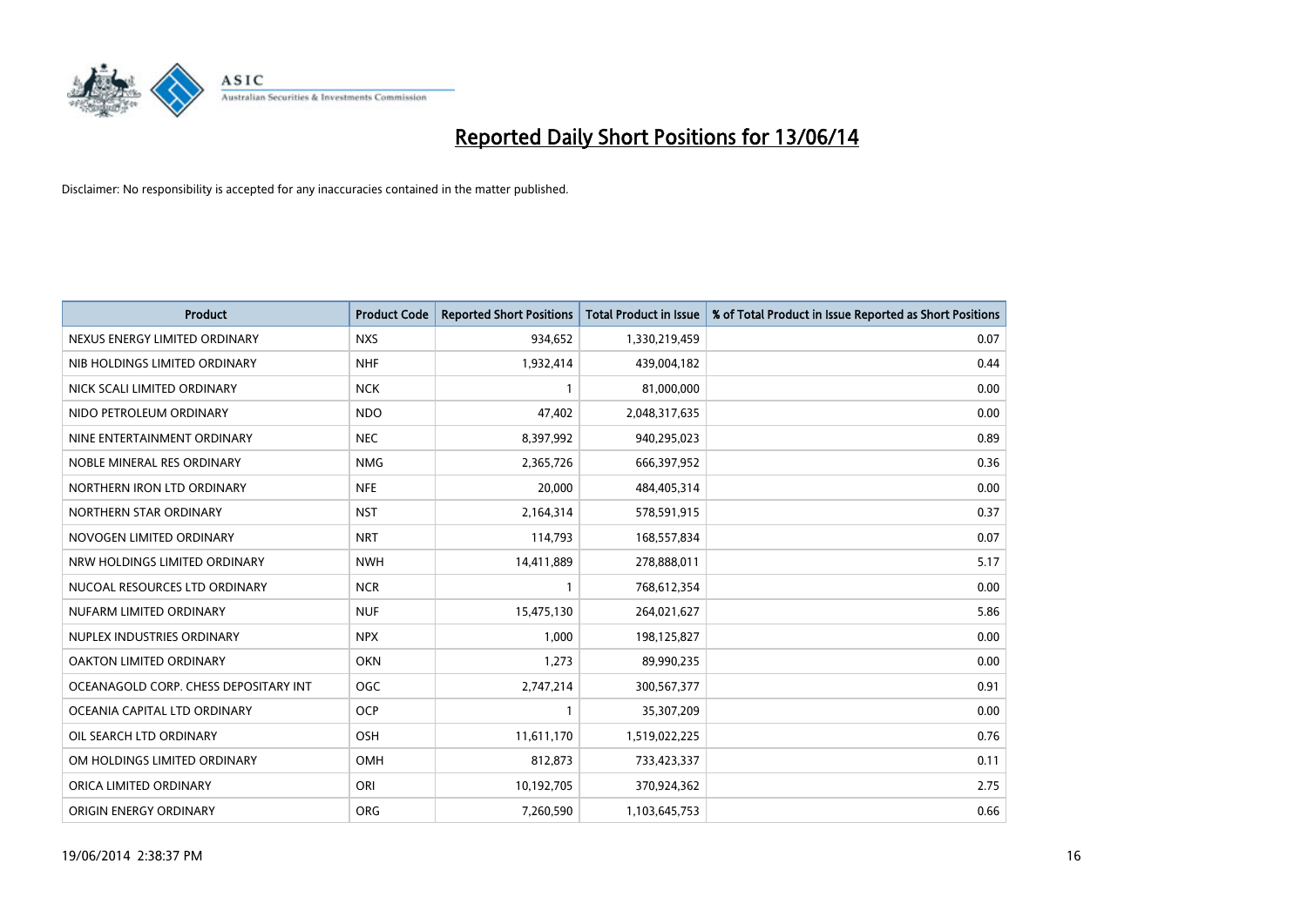

| <b>Product</b>                    | <b>Product Code</b> | <b>Reported Short Positions</b> | <b>Total Product in Issue</b> | % of Total Product in Issue Reported as Short Positions |
|-----------------------------------|---------------------|---------------------------------|-------------------------------|---------------------------------------------------------|
| OROCOBRE LIMITED ORDINARY         | <b>ORE</b>          | 2,100,966                       | 132,041,911                   | 1.59                                                    |
| ORORA LIMITED ORDINARY            | <b>ORA</b>          | 1,028,012                       | 1,206,684,923                 | 0.09                                                    |
| OROTONGROUP LIMITED ORDINARY      | ORL                 | 223,708                         | 40,880,902                    | 0.55                                                    |
| OZ MINERALS ORDINARY              | OZL                 | 16,667,039                      | 303,470,022                   | 5.49                                                    |
| <b>OZFOREX GROUP LTD ORDINARY</b> | <b>OFX</b>          | 6,156,790                       | 240,000,000                   | 2.57                                                    |
| <b>PACIFIC BRANDS ORDINARY</b>    | <b>PBG</b>          | 18,629,982                      | 917,226,291                   | 2.03                                                    |
| PACT GROUP HLDGS LTD ORDINARY     | PGH                 | 2,826,356                       | 294,097,961                   | 0.96                                                    |
| PALADIN ENERGY LTD ORDINARY       | <b>PDN</b>          | 98,470,965                      | 964,367,284                   | 10.21                                                   |
| PANAUST LIMITED ORDINARY          | <b>PNA</b>          | 648,919                         | 635,580,654                   | 0.10                                                    |
| PANORAMIC RESOURCES ORDINARY      | PAN                 | 1,111,548                       | 322,275,824                   | 0.34                                                    |
| PANTERRA GOLD LTD ORDINARY        | PGI                 | 1                               | 773,281,012                   | 0.00                                                    |
| PAPERLINX LIMITED ORDINARY        | <b>PPX</b>          | 44,770                          | 665, 181, 261                 | 0.01                                                    |
| PAPILLON RES LTD ORDINARY         | PIR                 | 8,698,188                       | 341,794,210                   | 2.54                                                    |
| PATTIES FOODS LTD ORDINARY        | PFL                 | 1                               | 139,144,338                   | 0.00                                                    |
| PEET LIMITED ORDINARY             | <b>PPC</b>          | 76,608                          | 433,389,348                   | 0.02                                                    |
| PERPETUAL LIMITED ORDINARY        | <b>PPT</b>          | 1,327,526                       | 46,574,426                    | 2.85                                                    |
| PERSEUS MINING LTD ORDINARY       | PRU                 | 13,212,968                      | 526,656,401                   | 2.51                                                    |
| PHARMAXIS LTD ORDINARY            | <b>PXS</b>          | 408,118                         | 309,514,849                   | 0.13                                                    |
| PIONEER CREDIT LTD ORDINARY       | <b>PNC</b>          | 984,300                         | 45,373,990                    | 2.17                                                    |
| PLATINUM ASSET ORDINARY           | <b>PTM</b>          | 891,039                         | 580,336,142                   | 0.15                                                    |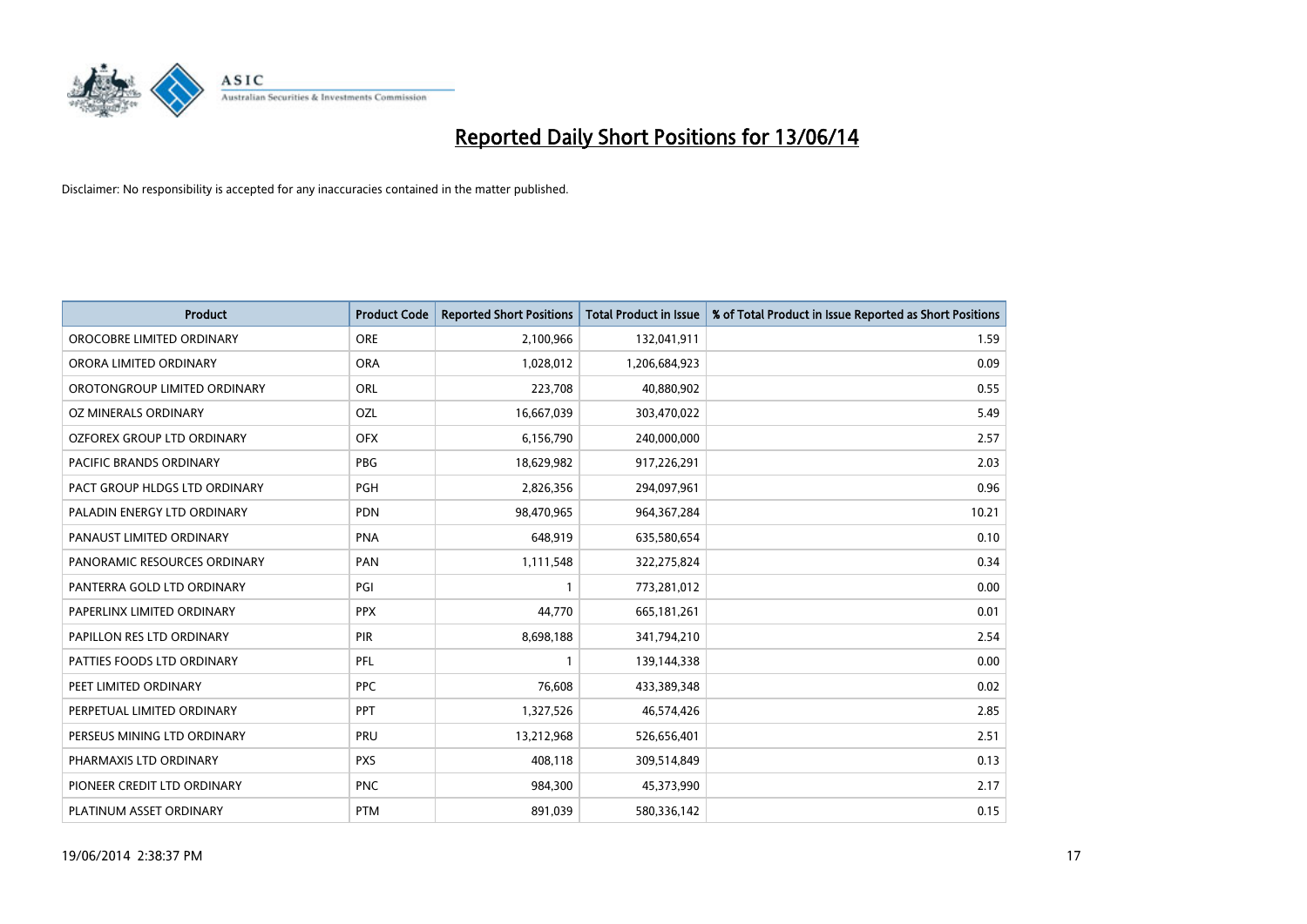

| <b>Product</b>                      | <b>Product Code</b> | <b>Reported Short Positions</b> | <b>Total Product in Issue</b> | % of Total Product in Issue Reported as Short Positions |
|-------------------------------------|---------------------|---------------------------------|-------------------------------|---------------------------------------------------------|
| PLATINUM AUSTRALIA ORDINARY         | <b>PLA</b>          | 836,027                         | 504,968,043                   | 0.17                                                    |
| PLATINUM CAPITAL LTD ORDINARY       | <b>PMC</b>          | 2,275                           | 231,071,933                   | 0.00                                                    |
| PMP LIMITED ORDINARY                | <b>PMP</b>          | 1,584,873                       | 323,781,124                   | 0.49                                                    |
| PRANA BIOTECHNOLOGY ORDINARY        | PBT                 | 2,949,289                       | 488,646,960                   | 0.60                                                    |
| PREMIER INVESTMENTS ORDINARY        | <b>PMV</b>          | 152,607                         | 155,714,874                   | 0.10                                                    |
| PRIMA BIOMED LTD ORDINARY           | PRR                 | 344,038                         | 1,228,709,341                 | 0.03                                                    |
| PRIMARY HEALTH CARE ORDINARY        | <b>PRY</b>          | 16,117,447                      | 505,659,944                   | 3.19                                                    |
| PRIME MEDIA GRP LTD ORDINARY        | <b>PRT</b>          | 1,941,938                       | 366,330,303                   | 0.53                                                    |
| PROGRAMMED ORDINARY                 | <b>PRG</b>          | 255,164                         | 118,253,992                   | 0.22                                                    |
| OANTAS AIRWAYS ORDINARY             | QAN                 | 75,874,393                      | 2,196,330,250                 | 3.45                                                    |
| <b>OBE INSURANCE GROUP ORDINARY</b> | <b>OBE</b>          | 5,115,639                       | 1,277,602,695                 | 0.40                                                    |
| ORXPHARMA LTD ORDINARY              | <b>QRX</b>          | 30,000                          | 164,190,969                   | 0.02                                                    |
| <b>QUBE HOLDINGS LTD ORDINARY</b>   | <b>QUB</b>          | 21,470,596                      | 1,051,172,929                 | 2.04                                                    |
| RAMELIUS RESOURCES ORDINARY         | <b>RMS</b>          | 11,999                          | 365,740,380                   | 0.00                                                    |
| RAMSAY HEALTH CARE ORDINARY         | <b>RHC</b>          | 1,297,618                       | 202,081,252                   | 0.64                                                    |
| RCG CORPORATION LTD ORDINARY        | <b>RCG</b>          | 125,147                         | 263,808,625                   | 0.05                                                    |
| <b>RCR TOMLINSON ORDINARY</b>       | <b>RCR</b>          | 508,080                         | 136,989,238                   | 0.37                                                    |
| <b>REA GROUP ORDINARY</b>           | <b>REA</b>          | 1,056,210                       | 131,714,699                   | 0.80                                                    |
| RECALL HOLDINGS LTD ORDINARY        | <b>REC</b>          | 3,657,537                       | 312,836,448                   | 1.17                                                    |
| RECKON LIMITED ORDINARY             | <b>RKN</b>          | 1,322,392                       | 126,913,066                   | 1.04                                                    |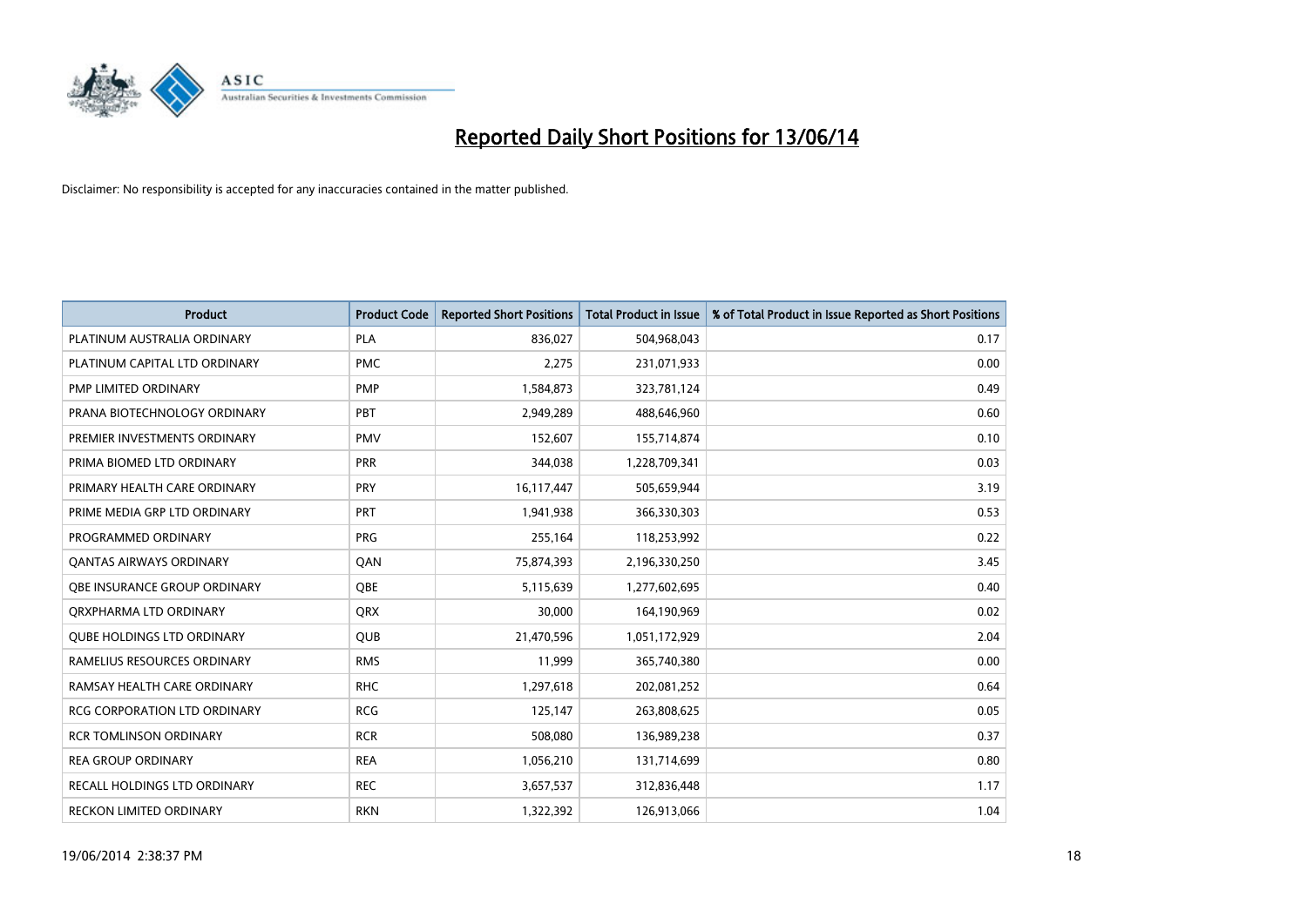

| <b>Product</b>                    | <b>Product Code</b> | <b>Reported Short Positions</b> | <b>Total Product in Issue</b> | % of Total Product in Issue Reported as Short Positions |
|-----------------------------------|---------------------|---------------------------------|-------------------------------|---------------------------------------------------------|
| <b>RED FORK ENERGY ORDINARY</b>   | <b>RFE</b>          | 1,810,156                       | 501,051,719                   | 0.36                                                    |
| REDBANK ENERGY LTD ORDINARY       | AEJ                 | 13                              | 786,287                       | 0.00                                                    |
| REECE AUSTRALIA LTD. ORDINARY     | <b>REH</b>          | 16                              | 99,600,000                    | 0.00                                                    |
| REED RESOURCES LTD ORDINARY       | <b>RDR</b>          | 1,015                           | 523,453,895                   | 0.00                                                    |
| <b>REGIS RESOURCES ORDINARY</b>   | <b>RRL</b>          | 28,096,248                      | 499,744,095                   | 5.62                                                    |
| RESMED INC CDI 10:1               | <b>RMD</b>          | 37,352,251                      | 1,402,915,440                 | 2.66                                                    |
| <b>RESOLUTE MINING ORDINARY</b>   | <b>RSG</b>          | 10,788,371                      | 641,189,223                   | 1.68                                                    |
| RESOURCE GENERATION ORDINARY      | <b>RES</b>          | 1,220                           | 581,380,338                   | 0.00                                                    |
| <b>RETAIL FOOD GROUP ORDINARY</b> | <b>RFG</b>          | 5,381,365                       | 144,868,508                   | 3.71                                                    |
| REX MINERALS LIMITED ORDINARY     | <b>RXM</b>          | 662,132                         | 220,519,784                   | 0.30                                                    |
| RIO TINTO LIMITED ORDINARY        | <b>RIO</b>          | 5,295,714                       | 435,758,720                   | 1.22                                                    |
| ROC OIL COMPANY ORDINARY          | <b>ROC</b>          | 3,428,162                       | 687,618,400                   | 0.50                                                    |
| ROYAL WOLF HOLDINGS ORDINARY      | <b>RWH</b>          | 192,532                         | 100,387,052                   | 0.19                                                    |
| RUBIK FINANCIAL LTD. ORDINARY     | <b>RFL</b>          | 41,052                          | 340,999,914                   | 0.01                                                    |
| SAI GLOBAL LIMITED ORDINARY       | SAI                 | 2,383,582                       | 210,815,541                   | 1.13                                                    |
| SALMAT LIMITED ORDINARY           | <b>SLM</b>          | 54                              | 159,812,799                   | 0.00                                                    |
| SAMSON OIL & GAS LTD ORDINARY     | SSN                 | 18,198,960                      | 2,837,756,933                 | 0.64                                                    |
| SANDFIRE RESOURCES ORDINARY       | <b>SFR</b>          | 1,813,403                       | 155,640,968                   | 1.17                                                    |
| SANTOS LTD ORDINARY               | <b>STO</b>          | 6,288,371                       | 975,333,205                   | 0.64                                                    |
| SARACEN MINERAL ORDINARY          | SAR                 | 2,087,563                       | 792,784,738                   | 0.26                                                    |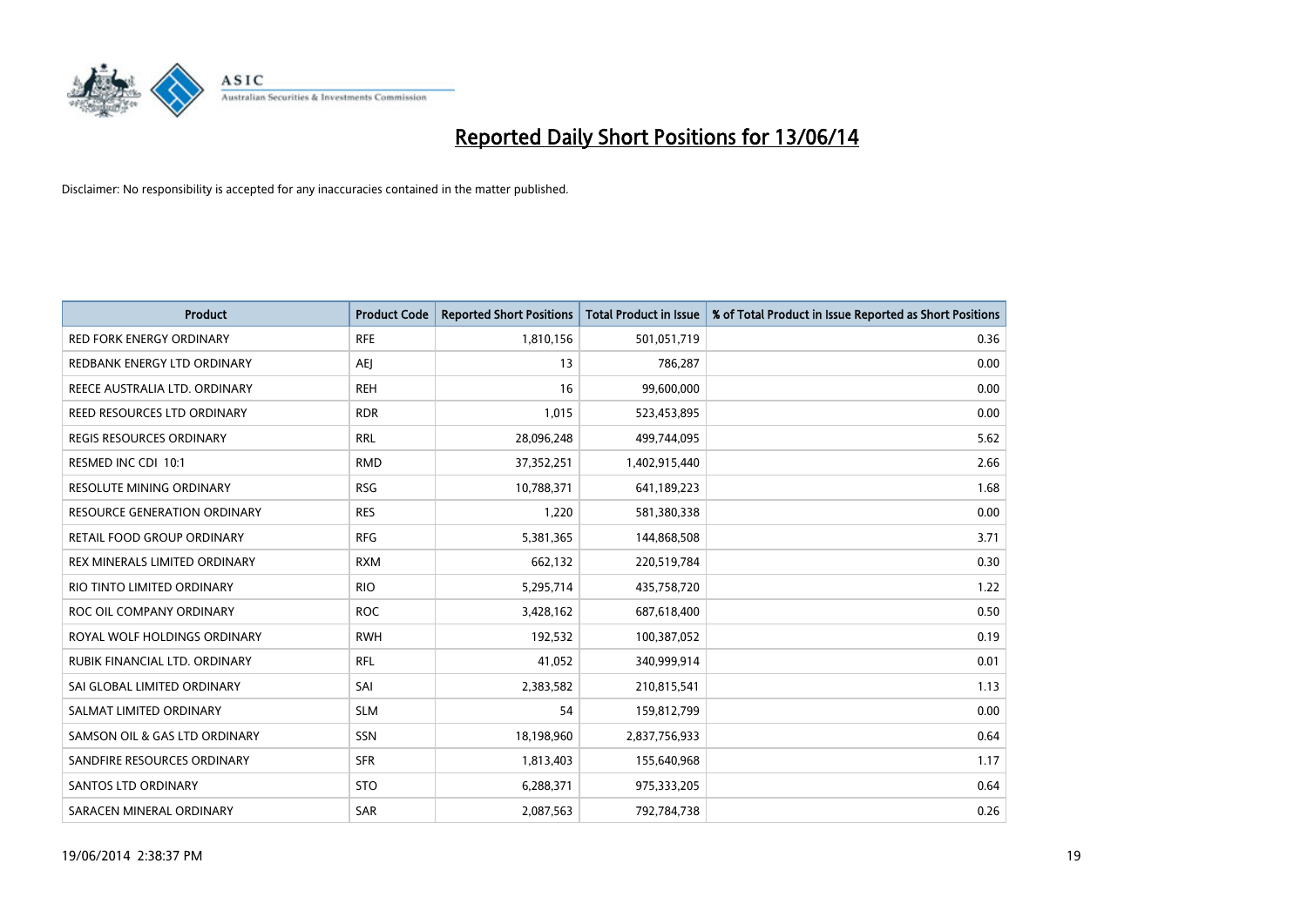

| Product                                  | <b>Product Code</b> | <b>Reported Short Positions</b> | <b>Total Product in Issue</b> | % of Total Product in Issue Reported as Short Positions |
|------------------------------------------|---------------------|---------------------------------|-------------------------------|---------------------------------------------------------|
| SCA PROPERTY GROUP STAPLED SECURITIES    | <b>SCP</b>          | 41,028,946                      | 648,628,320                   | 6.33                                                    |
| SEDGMAN LIMITED ORDINARY                 | SDM                 | 1,872,578                       | 227,059,277                   | 0.82                                                    |
| SEEK LIMITED ORDINARY                    | <b>SEK</b>          | 9,522,194                       | 340,384,875                   | 2.80                                                    |
| SELECT HARVESTS ORDINARY                 | <b>SHV</b>          | 63,950                          | 57,999,427                    | 0.11                                                    |
| SENEX ENERGY LIMITED ORDINARY            | <b>SXY</b>          | 8,433,827                       | 1,145,083,917                 | 0.74                                                    |
| SERVCORP LIMITED ORDINARY                | SRV                 | 9,187                           | 98,432,275                    | 0.01                                                    |
| SERVICE STREAM ORDINARY                  | <b>SSM</b>          | 30                              | 386,389,873                   | 0.00                                                    |
| SEVEN GROUP HOLDINGS ORDINARY            | <b>SVW</b>          | 358,396                         | 305,294,332                   | 0.12                                                    |
| SEVEN WEST MEDIA LTD ORDINARY            | SWM                 | 3,869,468                       | 999,160,872                   | 0.39                                                    |
| SG FLEET GROUP LTD ORDINARY              | SGF                 | 795,625                         | 242,691,826                   | 0.33                                                    |
| SIGMA PHARMACEUTICAL ORDINARY            | <b>SIP</b>          | 16,054,167                      | 1,112,511,644                 | 1.44                                                    |
| SILEX SYSTEMS ORDINARY                   | <b>SLX</b>          | 3,247,763                       | 170,367,734                   | 1.91                                                    |
| SILVER CHEF LIMITED ORDINARY             | SIV                 | 87,374                          | 29,333,629                    | 0.30                                                    |
| SILVER LAKE RESOURCE ORDINARY            | <b>SLR</b>          | 24,570,019                      | 503,233,971                   | 4.88                                                    |
| SIMS METAL MGMT LTD ORDINARY             | SGM                 | 12,510,084                      | 204,601,321                   | 6.11                                                    |
| SINGAPORE TELECOMM. CHESS DEPOSITARY INT | SGT                 | 14,259,209                      | 138,054,754                   | 10.33                                                   |
| SINO GAS ENERGY ORDINARY                 | <b>SEH</b>          | 2,634,209                       | 1,530,457,040                 | 0.17                                                    |
| SIRIUS RESOURCES NL ORDINARY             | <b>SIR</b>          | 12,659,309                      | 262,030,167                   | 4.83                                                    |
| SIRTEX MEDICAL ORDINARY                  | <b>SRX</b>          | 121,293                         | 56,108,439                    | 0.22                                                    |
| SKILLED GROUP LTD ORDINARY               | <b>SKE</b>          | 1,743,953                       | 235,254,496                   | 0.74                                                    |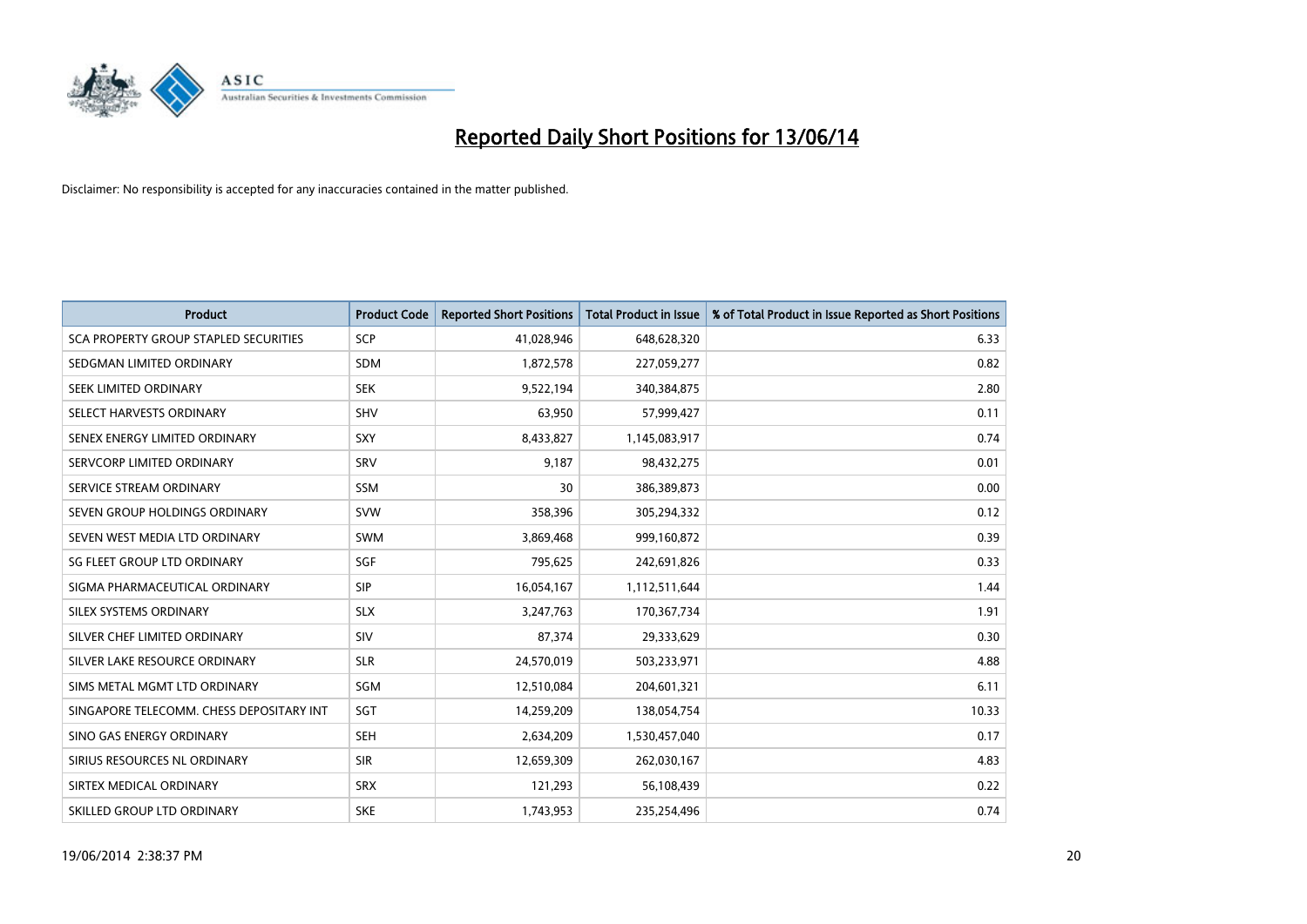

| <b>Product</b>                           | <b>Product Code</b> | <b>Reported Short Positions</b> | <b>Total Product in Issue</b> | % of Total Product in Issue Reported as Short Positions |
|------------------------------------------|---------------------|---------------------------------|-------------------------------|---------------------------------------------------------|
| <b>SKY NETWORK ORDINARY</b>              | <b>SKT</b>          | 64,013                          | 389,139,785                   | 0.02                                                    |
| SKYCITY ENT GRP LTD ORDINARY             | <b>SKC</b>          | 205,681                         | 582,088,094                   | 0.04                                                    |
| <b>SLATER &amp; GORDON ORDINARY</b>      | SGH                 | 7,019,441                       | 204,338,625                   | 3.44                                                    |
| SMS MANAGEMENT. ORDINARY                 | <b>SMX</b>          | 3,276,096                       | 70,099,763                    | 4.67                                                    |
| SONIC HEALTHCARE ORDINARY                | SHL                 | 3,006,953                       | 400,811,556                   | 0.75                                                    |
| SOUL PATTINSON (W.H) ORDINARY            | SOL                 | 9,752                           | 239,395,320                   | 0.00                                                    |
| SOUTH BOULDER MINES ORDINARY             | <b>STB</b>          |                                 | 129,277,826                   | 0.00                                                    |
| SP AUSNET STAPLED SECURITIES             | SPN                 | 40,790,578                      | 3,386,607,080                 | 1.20                                                    |
| SPARK INFRASTRUCTURE STAPLED US PROHIBT. | SKI                 | 15,015,024                      | 1,440,370,628                 | 1.04                                                    |
| SPDR 200 FUND ETF UNITS                  | <b>STW</b>          | 11,206                          | 45,026,368                    | 0.02                                                    |
| SPDR 200 RESOURCES ETF UNITS             | <b>OZR</b>          | 188                             | 1,601,962                     | 0.01                                                    |
| SPECIALTY FASHION ORDINARY               | <b>SFH</b>          | 386,665                         | 192,236,121                   | 0.20                                                    |
| SPOTLESS GRP HLD LTD ORDINARY            | <b>SPO</b>          | 9,721,017                       | 1,098,290,178                 | 0.89                                                    |
| ST BARBARA LIMITED ORDINARY              | SBM                 | 21,595,555                      | 488,074,077                   | 4.42                                                    |
| STARPHARMA HOLDINGS ORDINARY             | SPL                 | 14,014,066                      | 284,914,680                   | 4.92                                                    |
| STEADFAST GROUP LTD ORDINARY             | SDF                 | 2,208,797                       | 501,638,307                   | 0.44                                                    |
| STH CRS ELECT ENGNR ORDINARY             | <b>SXE</b>          | 19,573                          | 161,523,130                   | 0.01                                                    |
| STHN CROSS MEDIA ORDINARY                | <b>SXL</b>          | 21,103,052                      | 705,246,986                   | 2.99                                                    |
| STOCKLAND UNITS/ORD STAPLED              | SGP                 | 22,210,913                      | 2,326,978,560                 | 0.95                                                    |
| STRAITS RES LTD. ORDINARY                | <b>SRO</b>          | 28,747                          | 1,217,730,293                 | 0.00                                                    |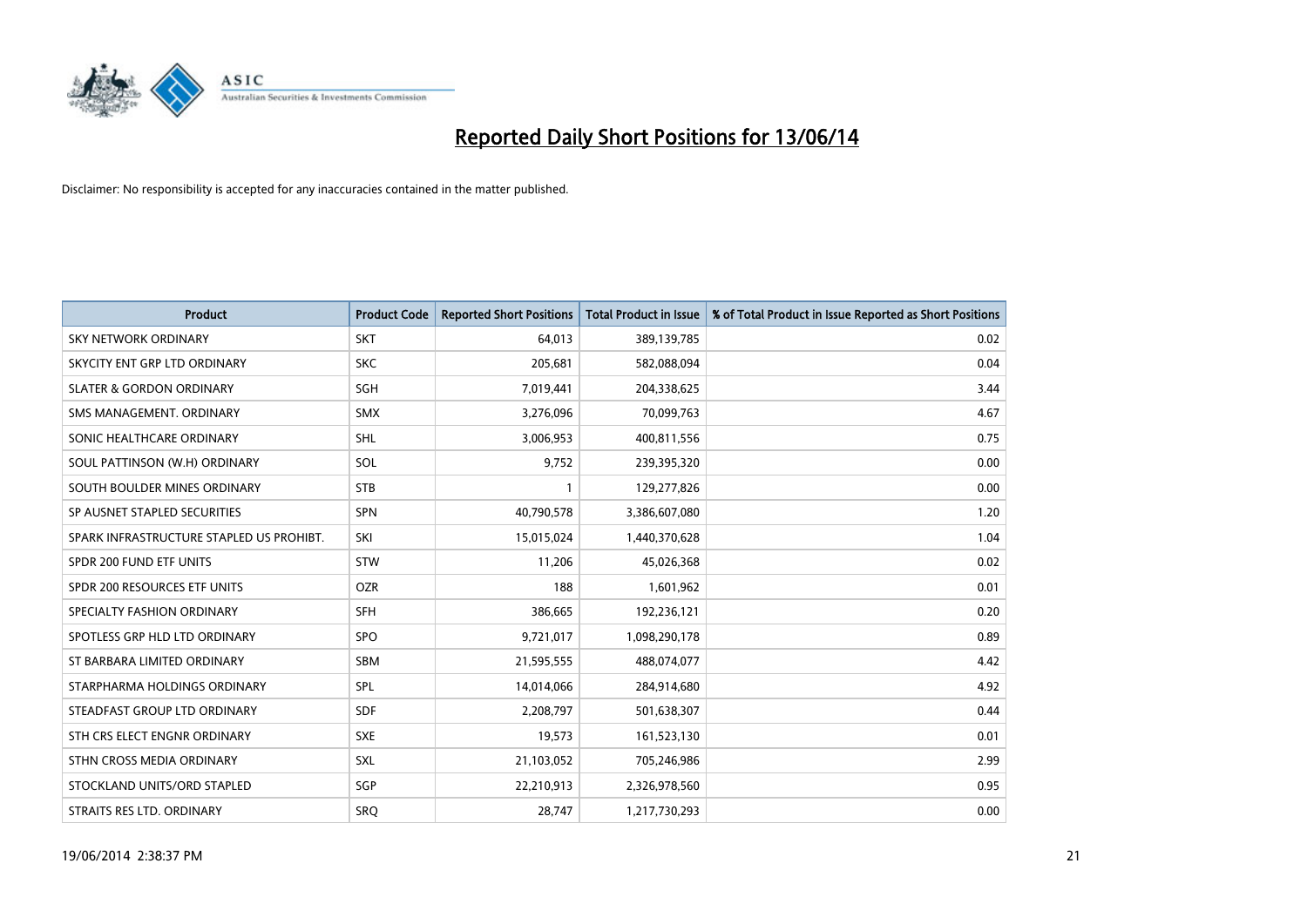

| <b>Product</b>                     | <b>Product Code</b> | <b>Reported Short Positions</b> | Total Product in Issue | % of Total Product in Issue Reported as Short Positions |
|------------------------------------|---------------------|---------------------------------|------------------------|---------------------------------------------------------|
| STRIKE ENERGY LTD ORDINARY         | <b>STX</b>          | 3,727                           | 833,330,946            | 0.00                                                    |
| STW COMMUNICATIONS ORDINARY        | SGN                 | 2,518,993                       | 403,828,512            | 0.62                                                    |
| SUNCORP GROUP LTD ORDINARY         | <b>SUN</b>          | 11,739,039                      | 1,286,600,980          | 0.91                                                    |
| SUNDANCE ENERGY ORDINARY           | <b>SEA</b>          | 11,690,338                      | 547,675,861            | 2.13                                                    |
| SUNDANCE RESOURCES ORDINARY        | <b>SDL</b>          | 84,322,843                      | 3,082,028,456          | 2.74                                                    |
| SUNLAND GROUP LTD ORDINARY         | <b>SDG</b>          | 82,001                          | 181,710,087            | 0.05                                                    |
| SUPER RET REP LTD ORDINARY         | SUL                 | 1,798,698                       | 196,731,620            | 0.91                                                    |
| SYD AIRPORT STAPLED US PROHIBIT.   | <b>SYD</b>          | 14,547,655                      | 2,216,216,041          | 0.66                                                    |
| SYRAH RESOURCES ORDINARY           | <b>SYR</b>          | 6,271,795                       | 162,500,614            | 3.86                                                    |
| TABCORP HOLDINGS LTD ORDINARY      | <b>TAH</b>          | 13,399,350                      | 762,954,019            | 1.76                                                    |
| TANAMI GOLD NL ORDINARY            | <b>TAM</b>          | 1                               | 1,175,097,046          | 0.00                                                    |
| <b>TANGIERS PETROLEUM ORDINARY</b> | <b>TPT</b>          | 980,000                         | 198,266,103            | 0.49                                                    |
| TAP OIL LIMITED ORDINARY           | <b>TAP</b>          | 37,489                          | 242,237,221            | 0.02                                                    |
| TASSAL GROUP LIMITED ORDINARY      | <b>TGR</b>          | 52,377                          | 146,507,029            | 0.04                                                    |
| <b>TATTS GROUP LTD ORDINARY</b>    | <b>TTS</b>          | 30,395,548                      | 1,434,447,341          | 2.12                                                    |
| TECHNOLOGY ONE ORDINARY            | <b>TNE</b>          | 180,927                         | 307,751,455            | 0.06                                                    |
| TELECOM CORPORATION ORDINARY       | <b>TEL</b>          | 8,278,054                       | 1,828,530,844          | 0.45                                                    |
| TELSTRA CORPORATION. ORDINARY      | <b>TLS</b>          | 19,873,472                      | 12,443,074,357         | 0.16                                                    |
| TEN NETWORK HOLDINGS ORDINARY      | <b>TEN</b>          | 161,703,131                     | 2,630,984,596          | 6.15                                                    |
| TERANGA GOLD CORP CDI 1:1          | TGZ                 | 84,873                          | 95,839,726             | 0.09                                                    |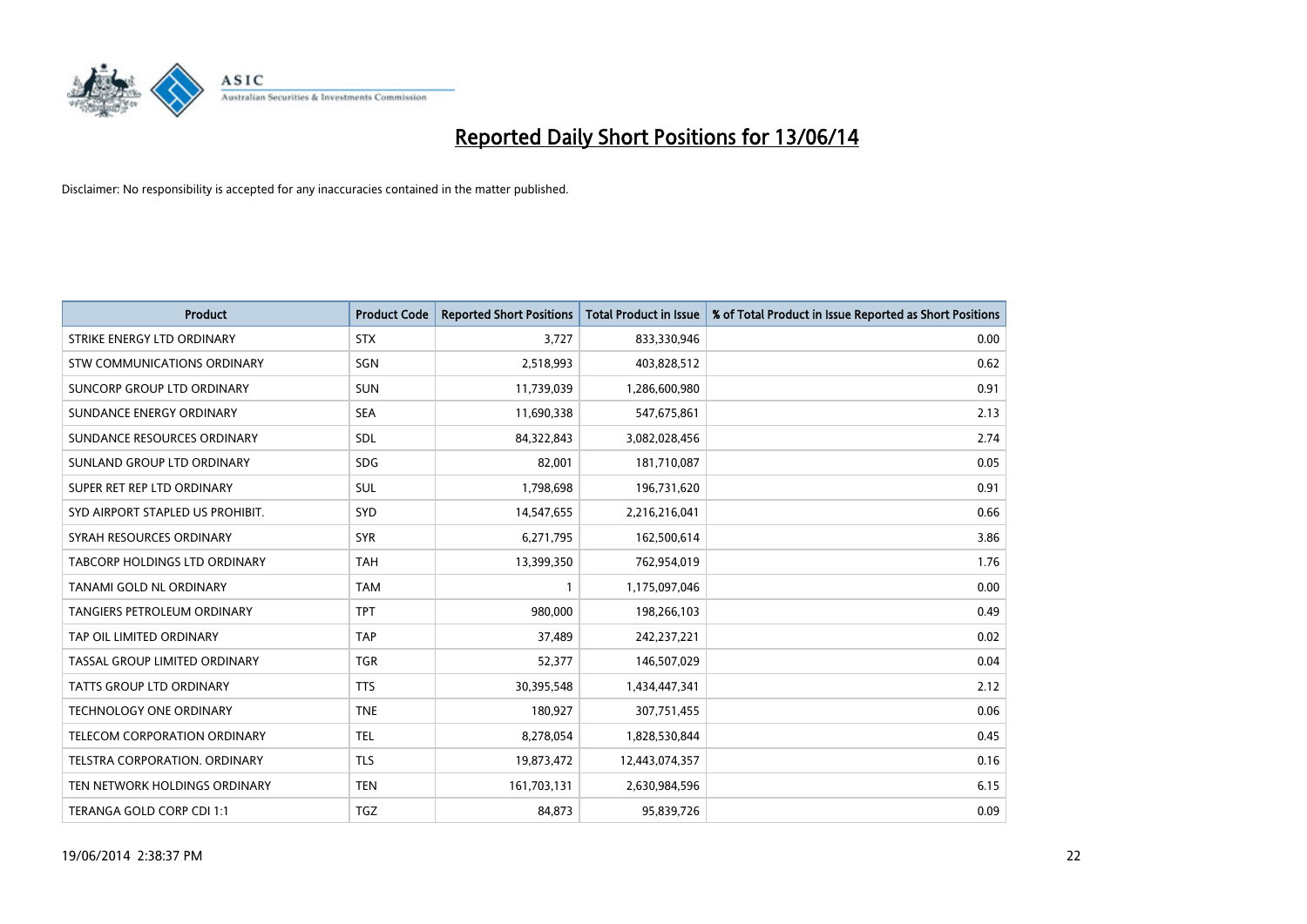

| Product                              | <b>Product Code</b> | <b>Reported Short Positions</b> | <b>Total Product in Issue</b> | % of Total Product in Issue Reported as Short Positions |
|--------------------------------------|---------------------|---------------------------------|-------------------------------|---------------------------------------------------------|
| TFS CORPORATION LTD ORDINARY         | <b>TFC</b>          | 2,114,351                       | 324,157,408                   | 0.65                                                    |
| THE REJECT SHOP ORDINARY             | <b>TRS</b>          | 3,275,572                       | 28,826,248                    | 11.36                                                   |
| THORN GROUP LIMITED ORDINARY         | <b>TGA</b>          | 49,405                          | 149,494,813                   | 0.03                                                    |
| TIGER RESOURCES ORDINARY             | <b>TGS</b>          | 3,238,231                       | 838,897,617                   | 0.39                                                    |
| TITAN ENERGY SERVICE ORDINARY        | <b>TTN</b>          | 17,430                          | 50,561,915                    | 0.03                                                    |
| TOLL HOLDINGS LTD ORDINARY           | <b>TOL</b>          | 28,772,937                      | 717,133,875                   | 4.01                                                    |
| TOX FREE SOLUTIONS ORDINARY          | <b>TOX</b>          | 3,186,967                       | 133,752,359                   | 2.38                                                    |
| TPG TELECOM LIMITED ORDINARY         | <b>TPM</b>          | 11,187,077                      | 793,808,141                   | 1.41                                                    |
| <b>TRADE ME GROUP ORDINARY</b>       | <b>TME</b>          | 1,675,485                       | 396,584,956                   | 0.42                                                    |
| <b>TRANSFIELD SERVICES ORDINARY</b>  | <b>TSE</b>          | 39,013,924                      | 512,457,716                   | 7.61                                                    |
| TRANSPACIFIC INDUST. ORDINARY        | <b>TPI</b>          | 12,975,002                      | 1,578,786,704                 | 0.82                                                    |
| TRANSURBAN GROUP TRIPLE STAPLED SEC. | <b>TCL</b>          | 17,249,409                      | 1,896,384,069                 | 0.91                                                    |
| TREASURY GROUP ORDINARY              | <b>TRG</b>          | 21,692                          | 23,070,755                    | 0.09                                                    |
| TREASURY WINE ESTATE ORDINARY        | <b>TWE</b>          | 32,896,555                      | 649,427,560                   | 5.07                                                    |
| TROY RESOURCES LTD ORDINARY          | <b>TRY</b>          | 3,206,069                       | 195,034,997                   | 1.64                                                    |
| TWENTY-FIRST FOX INC B VOTING CDI    | <b>FOX</b>          | 9,824                           | 135,666,441                   | 0.01                                                    |
| UGL LIMITED ORDINARY                 | UGL                 | 18,623,046                      | 166,511,240                   | 11.18                                                   |
| UNILIFE CORPORATION CDI 6:1          | <b>UNS</b>          | 120,000                         | 264,454,422                   | 0.05                                                    |
| US MASTERS RES FUND ORDINARY UNITS   | <b>URF</b>          | 27                              | 263,972,915                   | 0.00                                                    |
| UXC LIMITED ORDINARY                 | <b>UXC</b>          | 3,204,754                       | 322,039,934                   | 1.00                                                    |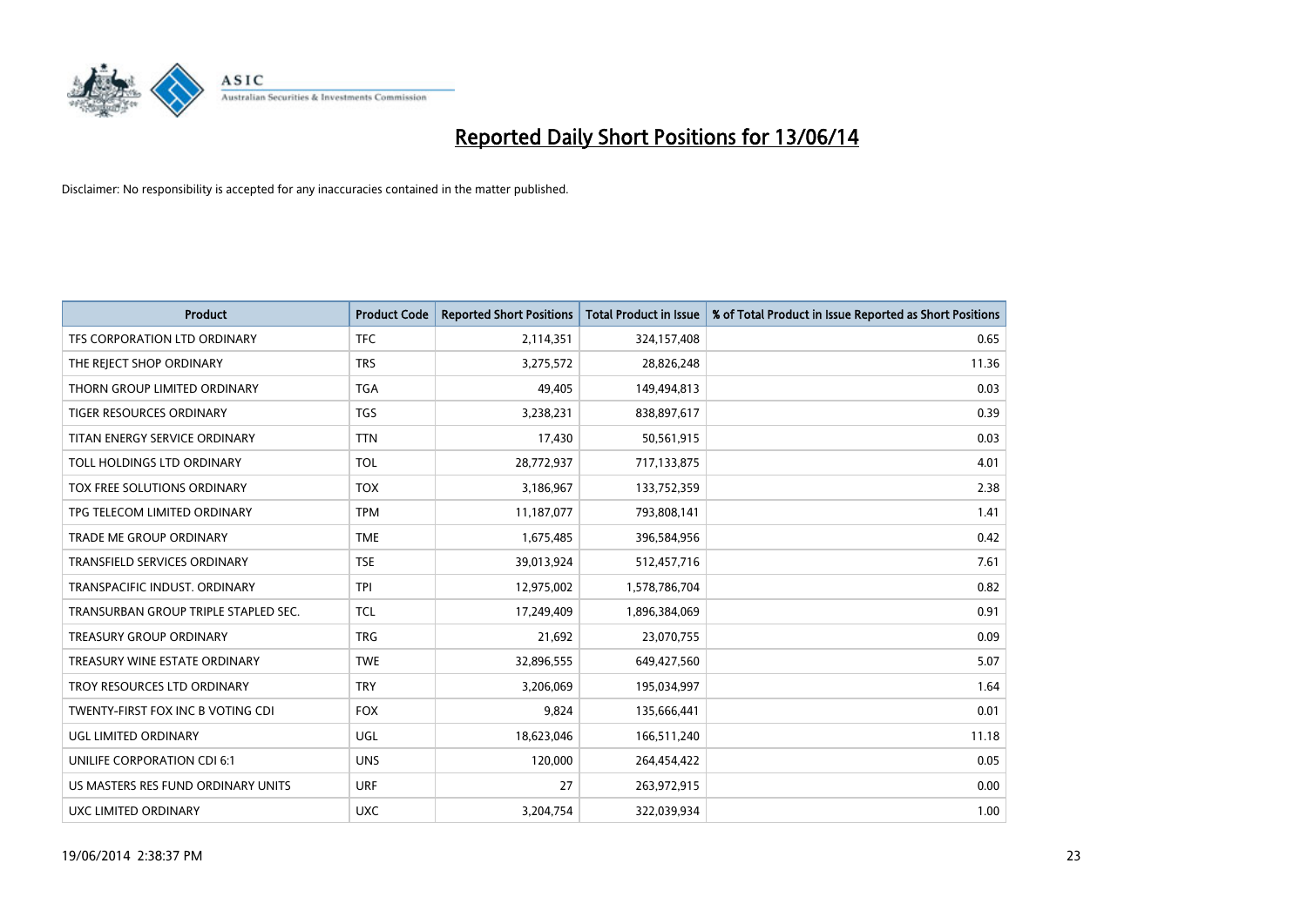

| <b>Product</b>                       | <b>Product Code</b> | <b>Reported Short Positions</b> | <b>Total Product in Issue</b> | % of Total Product in Issue Reported as Short Positions |
|--------------------------------------|---------------------|---------------------------------|-------------------------------|---------------------------------------------------------|
| <b>VEDA GROUP LTD ORDINARY</b>       | <b>VED</b>          | 13,827,756                      | 842,055,406                   | 1.64                                                    |
| <b>VILLAGE ROADSHOW LTD ORDINARY</b> | <b>VRL</b>          | 1,457,666                       | 159,504,142                   | 0.91                                                    |
| <b>VIRGIN AUS HLDG LTD ORDINARY</b>  | <b>VAH</b>          | 63,662,651                      | 3,514,825,734                 | 1.81                                                    |
| <b>VIRTUS HEALTH LTD ORDINARY</b>    | <b>VRT</b>          | 3,322,973                       | 79,722,678                    | 4.17                                                    |
| <b>VISION EYE INSTITUTE ORDINARY</b> | <b>VEI</b>          | 70,556                          | 161,017,230                   | 0.04                                                    |
| <b>VOCATION LTD ORDINARY</b>         | <b>VET</b>          | 11,462,246                      | 202,899,894                   | 5.65                                                    |
| <b>VOCUS COMMS LTD ORDINARY</b>      | VOC                 | 451,359                         | 92,934,834                    | 0.49                                                    |
| WARRNAMBOOL CHEESE ORDINARY          | <b>WCB</b>          | 19                              | 56,098,797                    | 0.00                                                    |
| <b>WATPAC LIMITED ORDINARY</b>       | <b>WTP</b>          | 5,414                           | 186,489,922                   | 0.00                                                    |
| <b>WDS LIMITED ORDINARY</b>          | <b>WDS</b>          | 21,702                          | 144,740,614                   | 0.01                                                    |
| WEBIET LIMITED ORDINARY              | <b>WEB</b>          | 1,781,663                       | 79,397,959                    | 2.24                                                    |
| <b>WESFARMERS LIMITED ORDINARY</b>   | <b>WES</b>          | 4,068,920                       | 1,143,274,951                 | 0.36                                                    |
| <b>WESTERN AREAS LTD ORDINARY</b>    | <b>WSA</b>          | 17,463,521                      | 232,310,014                   | 7.52                                                    |
| WESTERN DESERT RES. ORDINARY         | <b>WDR</b>          | 6,563,960                       | 620,049,919                   | 1.06                                                    |
| WESTERN DESERT RES. RIGHTS 31-MAR-14 | <b>WDRR</b>         | 17,835                          | 120,009,662                   | 0.01                                                    |
| WESTFIELD GROUP ORD/UNIT STAPLED SEC | <b>WDC</b>          | 4,658,147                       | 2,078,089,686                 | 0.22                                                    |
| WESTFIELD RETAIL TST UNIT STAPLED    | <b>WRT</b>          | 12,309,113                      | 2,979,214,029                 | 0.41                                                    |
| <b>WESTPAC BANKING CORP ORDINARY</b> | <b>WBC</b>          | 22,912,083                      | 3,109,048,309                 | 0.74                                                    |
| WHITE ENERGY COMPANY ORDINARY        | <b>WEC</b>          | 40,000                          | 322,974,494                   | 0.01                                                    |
| WHITEHAVEN COAL ORDINARY             | <b>WHC</b>          | 74,870,703                      | 1,025,760,027                 | 7.30                                                    |